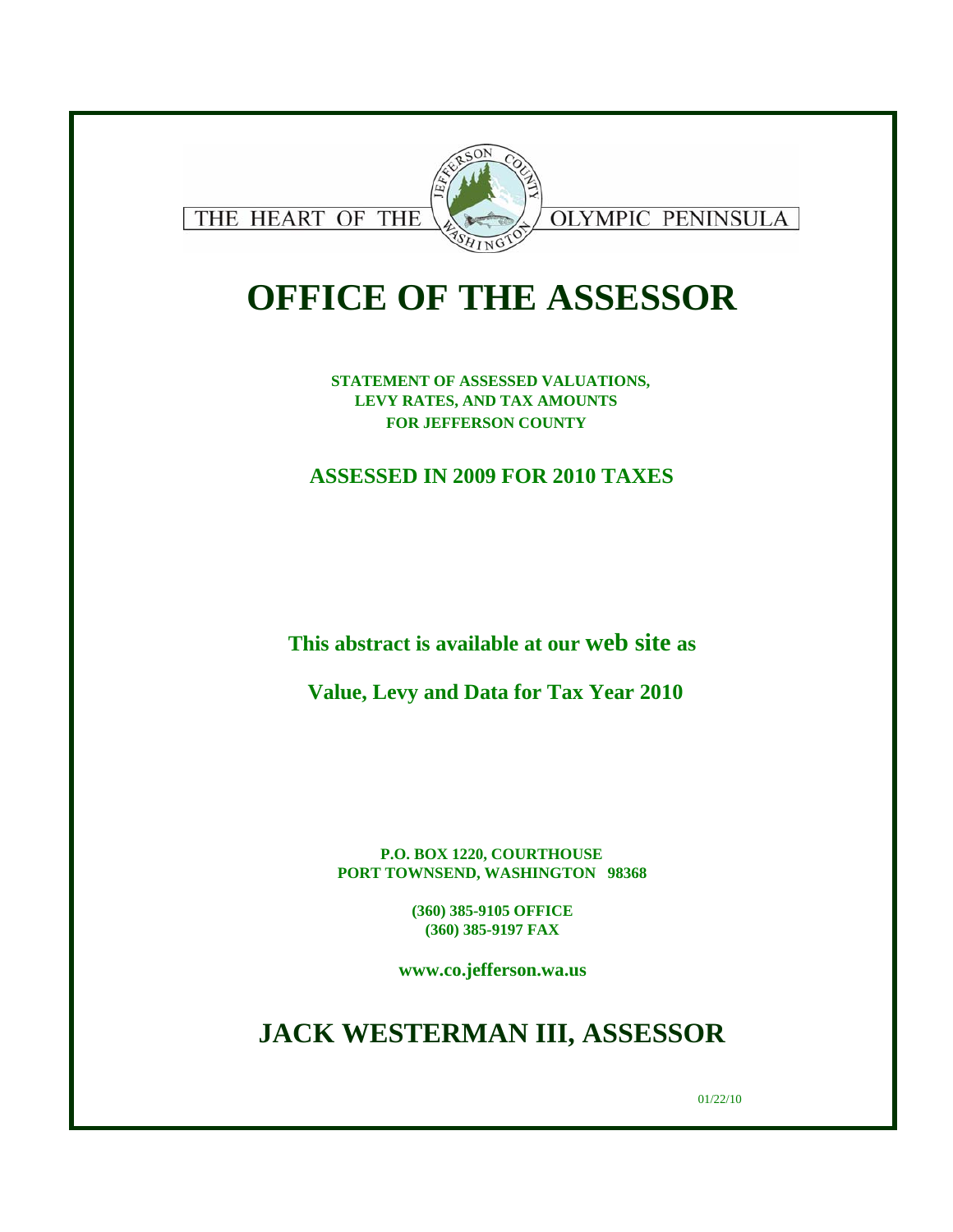| 2010 REAL & PERSONAL PROPERTY TAX DISTRIBUTION                                                                                                                                                                                                 |                                                                                |                                                                                  |                                                             |
|------------------------------------------------------------------------------------------------------------------------------------------------------------------------------------------------------------------------------------------------|--------------------------------------------------------------------------------|----------------------------------------------------------------------------------|-------------------------------------------------------------|
| <b>P.U.D.</b><br>0.89%<br><b>PORT</b><br>2.00%<br><b>CITY</b><br>6.43%<br><b>CEMETERY</b><br>0.01%<br><b>LIBRARY</b><br>3.71%<br><b>PARK &amp; REC.</b><br>0.06%<br><b>HOSPITAL</b><br><b>E.M.S.</b><br>2.92%<br>4.28%<br><b>FIRE</b><br>7.62% | PERCENTAGE DISTRIBUTION FOR<br><b>TAX YEAR 2010</b><br><b>COUNTY</b><br>16.75% | <b>CONSERVATION</b><br><b>FUTURES</b><br>0.47%<br><b>LOCAL SCHOOLS</b><br>21.63% | <b>COUNTY ROADS</b><br>8.57%<br><b>STATE LEVY</b><br>24.65% |
| <b>TAXING DISTRICT:</b>                                                                                                                                                                                                                        |                                                                                | <b>LEVY AMOUNT</b>                                                               | $\frac{9}{6}$                                               |
| STATE LEVY (SCHOOL):                                                                                                                                                                                                                           |                                                                                | \$10,501,264.90                                                                  | 24.65%                                                      |
| LOCAL SCHOOLS:                                                                                                                                                                                                                                 |                                                                                | \$9,216,534.81                                                                   | 21.63%                                                      |
| <b>FIRE DISTRICTS:</b>                                                                                                                                                                                                                         |                                                                                | \$3,247,481.32                                                                   | 7.62%                                                       |
| <b>EMERGENCY MEDICAL SERVICES:</b>                                                                                                                                                                                                             |                                                                                | \$1,823,047.29                                                                   | 4.28%                                                       |
| <b>HOSPITAL DISTRICTS:</b>                                                                                                                                                                                                                     |                                                                                | \$1,245,706.37                                                                   | 2.92%                                                       |
| PARK & RECREATION DISTRICT #1:                                                                                                                                                                                                                 |                                                                                | \$23,993.92                                                                      | 0.06%                                                       |
| LIBRARY DISTRICT #1:                                                                                                                                                                                                                           |                                                                                | \$1,579,893.31                                                                   | 3.71%                                                       |
| CEMETERY DISTRICTS:                                                                                                                                                                                                                            |                                                                                | \$5,900.16                                                                       | 0.01%                                                       |
| PORT OF PORT TOWNSEND:                                                                                                                                                                                                                         |                                                                                | \$855,165.47                                                                     | 2.00%                                                       |
| PUBLIC UTILITY DISTRICT #1:                                                                                                                                                                                                                    |                                                                                | \$379,575.53                                                                     | 0.89%                                                       |
| CITY OF PORT TOWNSEND:                                                                                                                                                                                                                         |                                                                                | \$2,738,566.55                                                                   | 6.43%                                                       |
| COUNTY CURRENT EXPENSE (w/ M.H., D.D., & V.R.):                                                                                                                                                                                                |                                                                                | \$7,137,467.23                                                                   | 16.75%                                                      |
| <b>CONSERVATION FUTURES</b>                                                                                                                                                                                                                    |                                                                                | \$201,263.05                                                                     | 0.47%                                                       |
| <b>COUNTY ROADS:</b>                                                                                                                                                                                                                           |                                                                                | \$3,651,333.54                                                                   | 8.57%                                                       |
|                                                                                                                                                                                                                                                | <b>TOTAL:</b>                                                                  | \$42,607,193.45                                                                  | 100.00%                                                     |
| LOCALLY ASSESSED REAL & PERSONAL VALUATION:                                                                                                                                                                                                    |                                                                                | \$5,415,787,722                                                                  |                                                             |
| LESS SENIOR CITIZEN EXEMPTIONS (A & B):                                                                                                                                                                                                        |                                                                                |                                                                                  | \$62,994,000                                                |
| PUBLIC UTILITIES ASSESSED VALUATION:                                                                                                                                                                                                           |                                                                                | \$47,341,880                                                                     |                                                             |
|                                                                                                                                                                                                                                                | TOTAL TAXABLE VALUE:                                                           |                                                                                  | \$5,400,135,602                                             |
|                                                                                                                                                                                                                                                |                                                                                |                                                                                  |                                                             |
| COUNTY WIDE NEW CONSTRUCTION IN 2009:                                                                                                                                                                                                          |                                                                                |                                                                                  | \$56,236,445                                                |
| FIRE PATROL FLAT RATE FOR QUALIFYING PARCELS:                                                                                                                                                                                                  |                                                                                | \$17.90/PARCEL                                                                   |                                                             |
| FIRE PATROL ADDITIONAL RATE FOR > 50 ACRES:                                                                                                                                                                                                    |                                                                                | \$ 0.31/ACRE                                                                     | \$265,492.64                                                |
| TOTAL AMOUNT FORCASTED FOR                                                                                                                                                                                                                     | FOR BOND LEVIES:                                                               |                                                                                  | \$79,387.29                                                 |
| TIMBER TAX DISTRIBUTION:                                                                                                                                                                                                                       | FOR SCHOOL M & O LEVIES:                                                       |                                                                                  | \$89,201.26                                                 |
|                                                                                                                                                                                                                                                | FOR REMAINING DISTRICTS:                                                       |                                                                                  | \$391,775.43                                                |
|                                                                                                                                                                                                                                                | RESERVE FOR 2011 DISTRIBUTION:                                                 |                                                                                  | \$112,072.80                                                |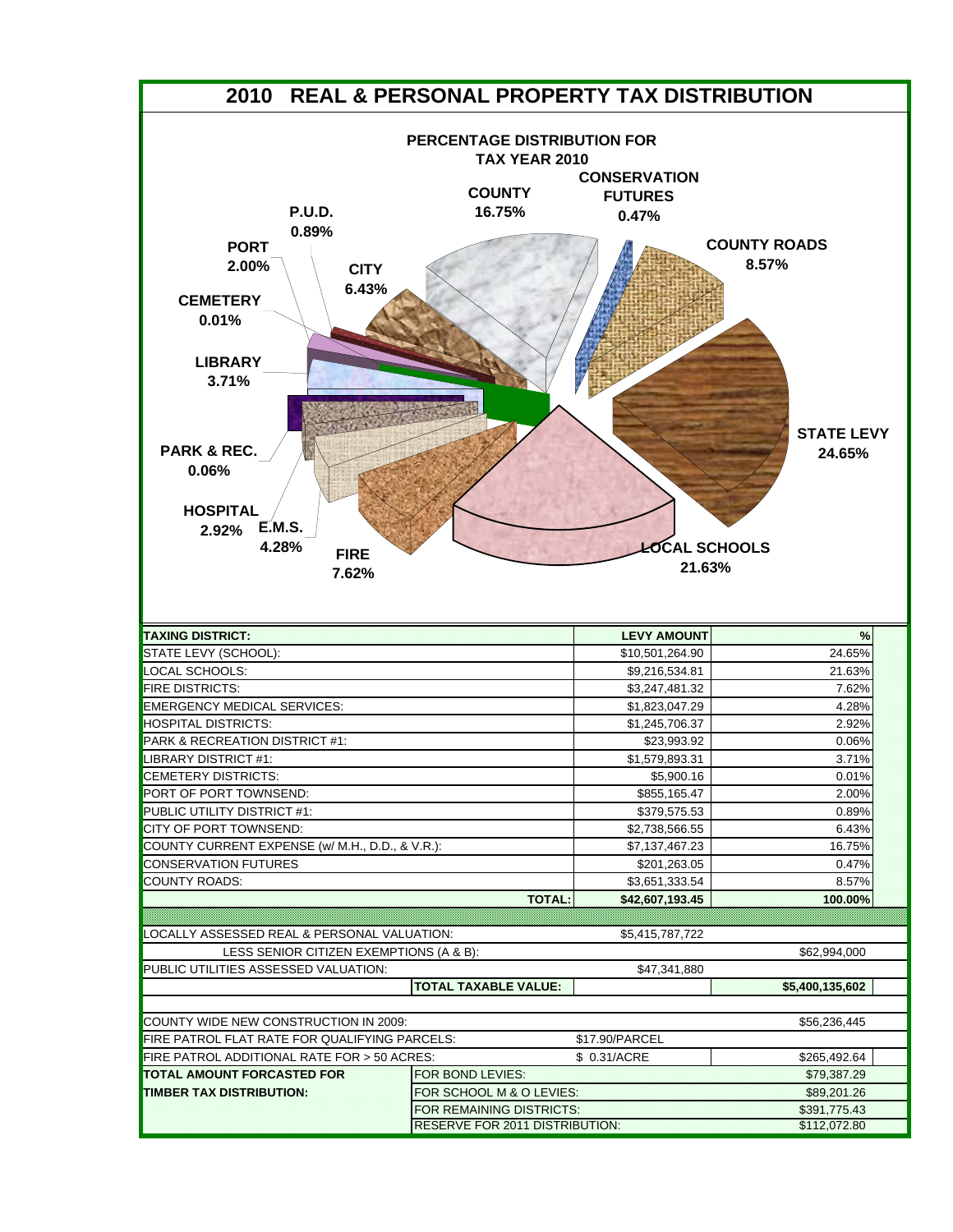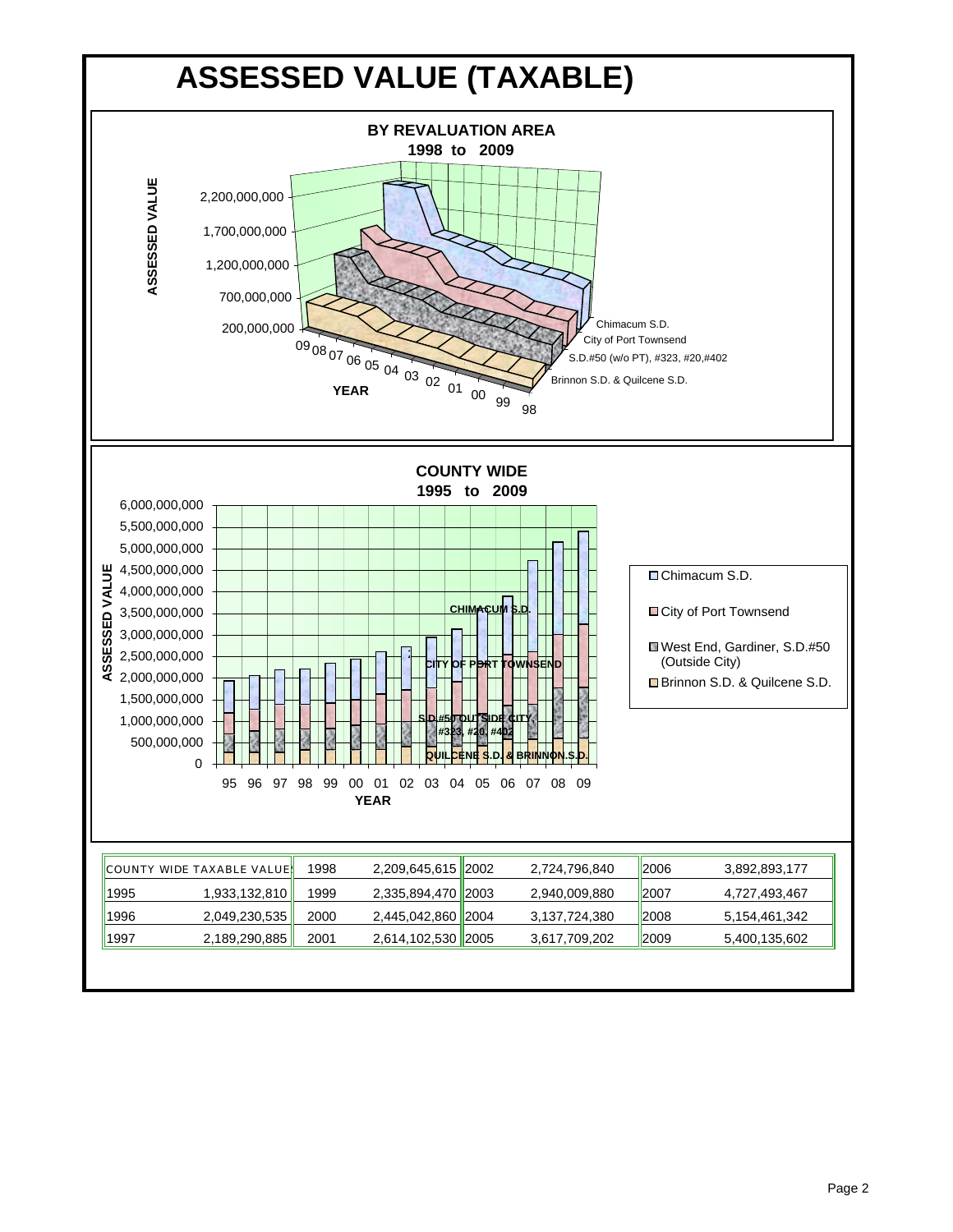

#### NEW CONSTRUCTION JEFFERSON COUNTY **1998** TO **2009**



| 1994 | \$57,635,975 | 1998 | \$61,268,910 | 2002 | \$59,387,490   | 2006 | \$109,867,270 |
|------|--------------|------|--------------|------|----------------|------|---------------|
| 1995 | \$53,472,535 | 1999 | \$60,560,450 | 2003 | \$73,331,740   | 2007 | \$88,716,647  |
| 1996 | \$52,449,946 | 2000 | \$61,180,405 | 2004 | \$97,452,770II | 2008 | \$73,363,445  |
| 1997 | \$71,167,748 | 2001 | \$59,701,560 | 2005 | \$118,739,412  | 2009 | \$56,236,445  |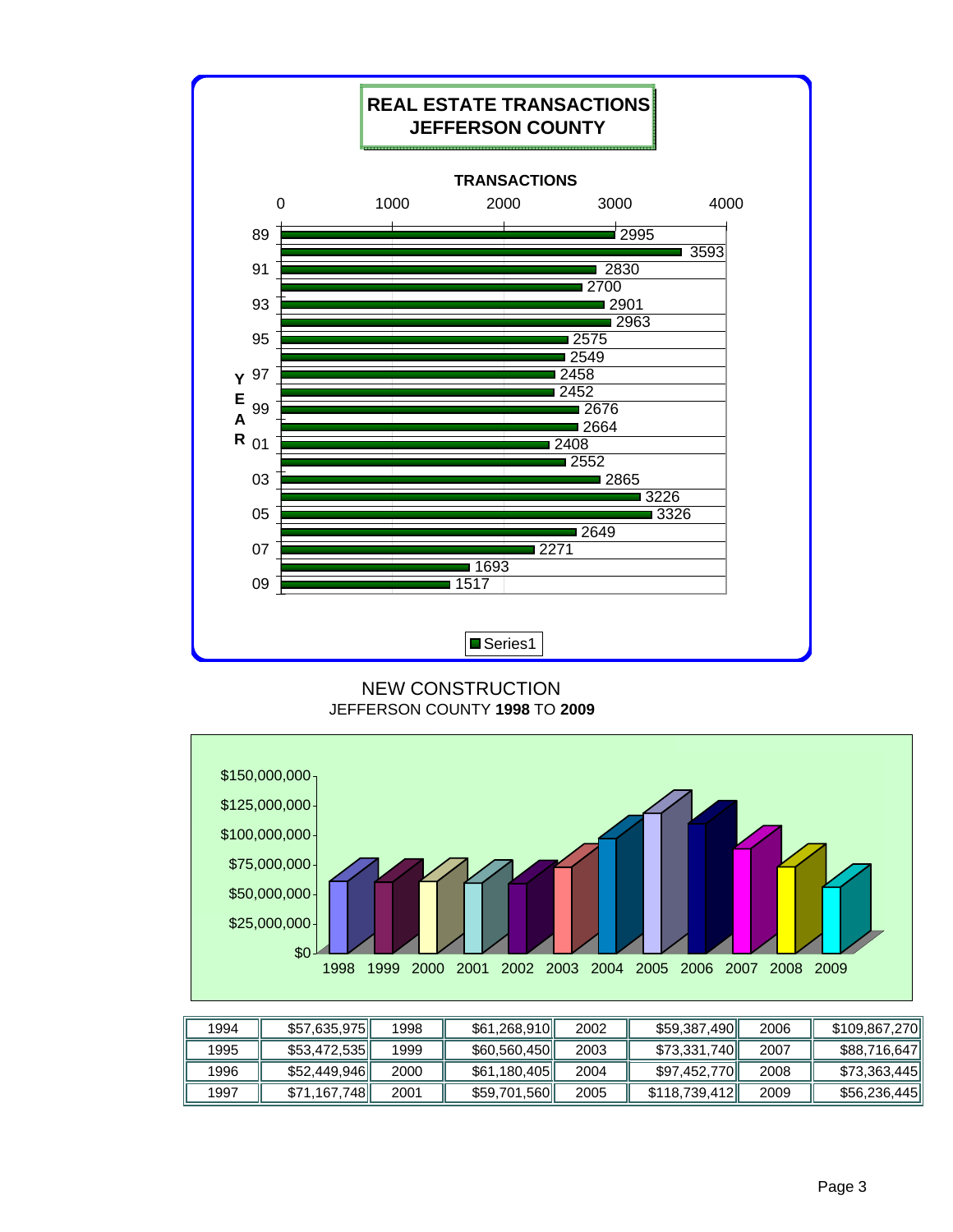|                                                           |        |                                                                                                                                                                                                                                                                                                                                                                                                                                                                                                                                    |                                |                                |                                 |                                                                                |                   |                           |                   |                   |                                |                   |                   |                                | CALENDAR OF BONDS & VOTED LEVIES |                       |                       |                       |                   |                     |                   |                   |                   |                     |                                    |                            |
|-----------------------------------------------------------|--------|------------------------------------------------------------------------------------------------------------------------------------------------------------------------------------------------------------------------------------------------------------------------------------------------------------------------------------------------------------------------------------------------------------------------------------------------------------------------------------------------------------------------------------|--------------------------------|--------------------------------|---------------------------------|--------------------------------------------------------------------------------|-------------------|---------------------------|-------------------|-------------------|--------------------------------|-------------------|-------------------|--------------------------------|----------------------------------|-----------------------|-----------------------|-----------------------|-------------------|---------------------|-------------------|-------------------|-------------------|---------------------|------------------------------------|----------------------------|
|                                                           | 1<br>9 | 9                                                                                                                                                                                                                                                                                                                                                                                                                                                                                                                                  | $\overline{c}$<br>$\mathbf{0}$ | $\overline{2}$<br>$\mathbf{0}$ | $\overline{c}$<br>$\mathbf{0}$  | 2<br>$\mathbf{0}$                                                              | 2<br>$\mathbf{0}$ | 2<br>$\mathbf{0}$         | 2<br>$\mathbf{0}$ | 2<br>$\mathbf{0}$ | $\overline{c}$<br>$\mathbf{0}$ | 2<br>$\mathbf{0}$ | 2<br>$\mathbf{0}$ | $\overline{c}$<br>$\mathbf{0}$ | 2<br>$\theta$                    | 2<br>$\boldsymbol{0}$ | 2<br>$\boldsymbol{0}$ | 2<br>$\boldsymbol{0}$ | 2<br>$\mathbf{0}$ | 2<br>$\overline{0}$ | 2<br>$\mathbf{0}$ | 2<br>$\mathbf{0}$ | 2<br>$\mathbf{0}$ | 2<br>$\overline{0}$ | $\overline{c}$<br>$\boldsymbol{0}$ |                            |
|                                                           | 9      | 9                                                                                                                                                                                                                                                                                                                                                                                                                                                                                                                                  | $\mathbf{0}$                   | $\bf{0}$                       | $\mathbf{0}$                    | $\mathbf{0}$                                                                   | 0                 | $\mathbf{0}$              | 0                 | $\mathbf{0}$      | $\mathbf{0}$                   | $\mathbf{0}$      | 1                 | 1                              | 1                                | 1                     | 1                     | 1                     | -1                | 1                   | -1                | 1                 | 2                 | 2                   | $\overline{c}$                     |                            |
| DISTRICT/TYPE                                             | 8      | 9                                                                                                                                                                                                                                                                                                                                                                                                                                                                                                                                  | 0                              |                                | 2                               | 3                                                                              | 4                 | 5                         | 6                 | 7                 | 8                              | 9                 | 0                 |                                | 2                                | 3                     | 4                     | 5                     | 6                 | 7                   | 8                 | 9                 | $\boldsymbol{0}$  | 1                   | $\overline{c}$                     |                            |
| *SCHOOL DISTRICTS*                                        |        |                                                                                                                                                                                                                                                                                                                                                                                                                                                                                                                                    |                                |                                |                                 |                                                                                |                   |                           |                   |                   |                                |                   |                   |                                |                                  |                       |                       |                       |                   |                     |                   |                   |                   |                     |                                    |                            |
| #20 (QUEETS/CLEARWATER)<br><b>BOND</b>                    |        |                                                                                                                                                                                                                                                                                                                                                                                                                                                                                                                                    |                                |                                |                                 |                                                                                |                   |                           |                   |                   |                                |                   |                   |                                |                                  |                       |                       |                       |                   |                     |                   |                   |                   |                     |                                    |                            |
| M&O                                                       |        |                                                                                                                                                                                                                                                                                                                                                                                                                                                                                                                                    |                                |                                |                                 |                                                                                |                   |                           |                   |                   |                                |                   |                   |                                |                                  |                       |                       |                       |                   |                     |                   |                   |                   |                     |                                    |                            |
| $#46$ (BRINNON)                                           |        |                                                                                                                                                                                                                                                                                                                                                                                                                                                                                                                                    |                                |                                |                                 |                                                                                |                   |                           |                   |                   |                                |                   |                   |                                |                                  |                       |                       |                       |                   |                     |                   |                   |                   |                     |                                    |                            |
| <b>BOND</b><br>M&O                                        |        | $[\begin{array}{cc} {3} \end{array}, \begin{array}{cc} {3} \end{array}, \begin{array}{cc} {4} \end{array}, \begin{array}{cc} {5} \end{array}, \begin{array}{cc} {4} \end{array}, \begin{array}{cc} {5} \end{array}, \begin{array}{cc} {5} \end{array}, \begin{array}{cc} {5} \end{array}, \begin{array}{cc} {5} \end{array}, \begin{array}{cc} {5} \end{array}, \begin{array}{cc} {5} \end{array}, \begin{array}{cc} {5} \end{array}, \begin{array}{cc} {5} \end{array}, \begin{array}{cc} {5} \end{array}, \begin{array}{cc} {5}$ |                                |                                |                                 |                                                                                |                   |                           |                   |                   |                                |                   |                   |                                |                                  |                       |                       |                       |                   |                     |                   |                   |                   |                     |                                    |                            |
| #48 (QUILCENE)                                            |        |                                                                                                                                                                                                                                                                                                                                                                                                                                                                                                                                    |                                |                                |                                 |                                                                                |                   |                           |                   |                   |                                |                   |                   |                                |                                  |                       |                       |                       |                   |                     |                   |                   |                   |                     |                                    |                            |
| ('98) BOND                                                |        | $\mathbf S$                                                                                                                                                                                                                                                                                                                                                                                                                                                                                                                        |                                |                                |                                 |                                                                                |                   |                           |                   |                   |                                |                   |                   |                                |                                  |                       |                       |                       |                   |                     |                   |                   |                   |                     |                                    |                            |
| M&O<br>#49 (CHIMACUM) ('06) TRANS                         |        | $*$ $*$ $*$ $*$ $*$                                                                                                                                                                                                                                                                                                                                                                                                                                                                                                                |                                |                                |                                 |                                                                                |                   |                           |                   |                   |                                |                   |                   |                                |                                  |                       |                       |                       |                   |                     |                   |                   |                   |                     |                                    |                            |
| ('77) BOND                                                |        |                                                                                                                                                                                                                                                                                                                                                                                                                                                                                                                                    |                                |                                |                                 |                                                                                |                   |                           |                   |                   |                                |                   |                   |                                |                                  |                       |                       |                       |                   |                     |                   |                   |                   |                     |                                    |                            |
| $(89)$ BOND $*$                                           |        |                                                                                                                                                                                                                                                                                                                                                                                                                                                                                                                                    |                                |                                |                                 |                                                                                |                   |                           |                   |                   |                                |                   |                   |                                |                                  |                       |                       |                       |                   |                     |                   |                   |                   |                     |                                    |                            |
| $('97) BOND S$ *<br>$M&O$ ]* [* *] [* *] [* *] [* *] [* ] |        |                                                                                                                                                                                                                                                                                                                                                                                                                                                                                                                                    |                                |                                |                                 |                                                                                |                   |                           |                   |                   |                                |                   |                   |                                |                                  |                       |                       |                       |                   |                     |                   |                   |                   |                     |                                    |                            |
| #50 (PORT TOWNSEND)                                       |        |                                                                                                                                                                                                                                                                                                                                                                                                                                                                                                                                    |                                |                                |                                 |                                                                                |                   |                           |                   |                   |                                |                   |                   |                                |                                  |                       |                       |                       |                   |                     |                   |                   |                   |                     |                                    |                            |
| $(83) BOND$ *                                             |        |                                                                                                                                                                                                                                                                                                                                                                                                                                                                                                                                    | $\ast$ $\ast$                  |                                | $\rightarrow$ $\rightarrow$ $E$ |                                                                                |                   |                           |                   |                   |                                |                   |                   |                                |                                  |                       |                       |                       |                   |                     |                   |                   |                   |                     |                                    |                            |
| ('92) BOND<br>(02) TECH LEVY                              |        |                                                                                                                                                                                                                                                                                                                                                                                                                                                                                                                                    |                                |                                |                                 | $CP$ *                                                                         |                   | $\blacksquare$            |                   |                   |                                |                   |                   |                                |                                  |                       |                       |                       |                   |                     |                   |                   |                   |                     |                                    |                            |
| M&O                                                       |        |                                                                                                                                                                                                                                                                                                                                                                                                                                                                                                                                    |                                |                                |                                 |                                                                                |                   |                           |                   |                   |                                |                   |                   |                                |                                  |                       |                       |                       |                   |                     |                   |                   |                   |                     |                                    |                            |
| #323 (SEQUIM)                                             |        |                                                                                                                                                                                                                                                                                                                                                                                                                                                                                                                                    |                                |                                |                                 |                                                                                |                   |                           |                   |                   |                                |                   |                   |                                |                                  |                       |                       |                       |                   |                     |                   |                   |                   |                     |                                    |                            |
| $(88)$ BOND<br>$(96)$ BOND                                |        |                                                                                                                                                                                                                                                                                                                                                                                                                                                                                                                                    |                                |                                |                                 |                                                                                |                   |                           |                   |                   |                                |                   |                   |                                |                                  |                       | E                     |                       |                   |                     |                   |                   |                   |                     |                                    |                            |
| $M&O$ [* *] [* *]                                         |        |                                                                                                                                                                                                                                                                                                                                                                                                                                                                                                                                    |                                |                                |                                 |                                                                                |                   |                           | $*$ $*$ $*$ $*$   |                   |                                |                   |                   |                                |                                  |                       |                       |                       |                   |                     |                   |                   |                   |                     |                                    |                            |
| #402 (QUILLAYUTE)                                         |        |                                                                                                                                                                                                                                                                                                                                                                                                                                                                                                                                    |                                |                                |                                 |                                                                                |                   |                           |                   |                   |                                |                   |                   |                                |                                  |                       |                       |                       |                   |                     |                   |                   |                   |                     |                                    |                            |
| $(87)$ BOND $*$ $*$<br>('98) BOND                         |        |                                                                                                                                                                                                                                                                                                                                                                                                                                                                                                                                    |                                | $\cdots$                       |                                 |                                                                                |                   |                           |                   |                   |                                |                   |                   |                                |                                  |                       |                       |                       |                   |                     |                   |                   |                   |                     |                                    |                            |
| ("09) BOND                                                |        |                                                                                                                                                                                                                                                                                                                                                                                                                                                                                                                                    |                                |                                |                                 |                                                                                |                   |                           |                   |                   |                                |                   |                   |                                |                                  |                       |                       |                       |                   |                     |                   |                   |                   | $* -$               | $\ast$                             | +6 YEARS                   |
| $M&O$ [*                                                  |        |                                                                                                                                                                                                                                                                                                                                                                                                                                                                                                                                    |                                |                                |                                 |                                                                                |                   |                           |                   |                   |                                |                   |                   |                                |                                  |                       |                       |                       |                   |                     |                   |                   |                   |                     |                                    |                            |
| <i><b>*FIRE DISTRICTS*</b></i><br>#1 (CHIMACUM)           |        |                                                                                                                                                                                                                                                                                                                                                                                                                                                                                                                                    |                                |                                |                                 |                                                                                |                   |                           |                   |                   |                                |                   |                   |                                |                                  |                       |                       |                       |                   |                     |                   |                   |                   |                     |                                    |                            |
| <b>LEVY LID LIFT</b>                                      |        |                                                                                                                                                                                                                                                                                                                                                                                                                                                                                                                                    |                                |                                |                                 |                                                                                |                   |                           |                   |                   |                                |                   |                   |                                |                                  |                       |                       |                       |                   |                     |                   |                   |                   |                     |                                    |                            |
| LEVY E.M.S                                                |        |                                                                                                                                                                                                                                                                                                                                                                                                                                                                                                                                    |                                |                                |                                 |                                                                                |                   |                           |                   |                   |                                |                   |                   |                                |                                  |                       |                       |                       |                   |                     |                   |                   |                   |                     |                                    |                            |
| E.M.S. LEVY LID LIFT<br>#2 (QUILCENE)                     |        |                                                                                                                                                                                                                                                                                                                                                                                                                                                                                                                                    |                                |                                |                                 |                                                                                |                   |                           |                   |                   |                                |                   |                   |                                |                                  |                       |                       |                       |                   |                     |                   |                   |                   |                     |                                    |                            |
| LEVY LID LIFT                                             |        |                                                                                                                                                                                                                                                                                                                                                                                                                                                                                                                                    |                                |                                |                                 |                                                                                |                   |                           |                   |                   |                                |                   |                   |                                |                                  |                       |                       |                       |                   |                     |                   |                   |                   |                     |                                    |                            |
| E.M.S                                                     |        |                                                                                                                                                                                                                                                                                                                                                                                                                                                                                                                                    |                                |                                |                                 |                                                                                |                   |                           |                   |                   |                                |                   |                   |                                |                                  |                       |                       |                       |                   |                     |                   |                   |                   |                     |                                    |                            |
| #3 (PORT LUDLOW)<br>LEVY LID LIFT                         |        | LL                                                                                                                                                                                                                                                                                                                                                                                                                                                                                                                                 |                                |                                |                                 |                                                                                |                   |                           |                   |                   | LL                             |                   |                   |                                |                                  |                       |                       |                       |                   |                     |                   |                   |                   |                     |                                    |                            |
| LEVY E.M.S.                                               |        |                                                                                                                                                                                                                                                                                                                                                                                                                                                                                                                                    |                                |                                |                                 |                                                                                |                   |                           |                   |                   |                                |                   |                   |                                |                                  |                       |                       |                       |                   |                     |                   |                   |                   |                     |                                    |                            |
| E.M.S. LEVY LID LIFT                                      |        |                                                                                                                                                                                                                                                                                                                                                                                                                                                                                                                                    |                                |                                |                                 |                                                                                |                   |                           |                   |                   | ' LL                           |                   |                   |                                |                                  |                       |                       |                       |                   |                     |                   |                   |                   |                     |                                    |                            |
| LEVY LID LIFT<br>$#4$ (BRINNON)<br>LEVY E.M.S.            |        |                                                                                                                                                                                                                                                                                                                                                                                                                                                                                                                                    |                                |                                |                                 |                                                                                |                   |                           |                   |                   |                                |                   |                   |                                |                                  |                       |                       |                       |                   |                     |                   |                   |                   |                     |                                    |                            |
| ('99) BOND                                                |        |                                                                                                                                                                                                                                                                                                                                                                                                                                                                                                                                    |                                |                                |                                 |                                                                                |                   |                           |                   |                   |                                |                   |                   |                                |                                  |                       |                       |                       |                   |                     |                   |                   |                   |                     |                                    |                            |
| #5 (GARDINER)                                             |        |                                                                                                                                                                                                                                                                                                                                                                                                                                                                                                                                    |                                |                                |                                 |                                                                                |                   |                           |                   |                   |                                |                   |                   |                                |                                  |                       |                       |                       |                   |                     |                   |                   |                   |                     |                                    |                            |
| <b>LEVY LID LIFT</b><br>LEVY E.M.S.                       |        |                                                                                                                                                                                                                                                                                                                                                                                                                                                                                                                                    | E                              |                                |                                 |                                                                                |                   |                           | Е                 |                   |                                |                   |                   |                                |                                  |                       |                       |                       |                   |                     |                   |                   |                   |                     |                                    |                            |
| E.M.S. LEVY LID LIFT                                      |        |                                                                                                                                                                                                                                                                                                                                                                                                                                                                                                                                    |                                |                                |                                 |                                                                                |                   |                           |                   |                   |                                |                   |                   |                                |                                  |                       |                       |                       |                   |                     |                   |                   |                   |                     |                                    |                            |
| $#7$ (CLEARWATER)                                         |        |                                                                                                                                                                                                                                                                                                                                                                                                                                                                                                                                    |                                |                                |                                 |                                                                                |                   |                           |                   |                   |                                |                   |                   |                                |                                  |                       |                       |                       |                   |                     |                   |                   |                   |                     |                                    |                            |
| E.M.S.                                                    |        |                                                                                                                                                                                                                                                                                                                                                                                                                                                                                                                                    |                                |                                |                                 |                                                                                |                   |                           |                   |                   |                                |                   |                   |                                |                                  |                       |                       |                       |                   |                     |                   |                   |                   |                     |                                    |                            |
| $*HOSPITAL*$                                              |        |                                                                                                                                                                                                                                                                                                                                                                                                                                                                                                                                    |                                |                                |                                 |                                                                                |                   |                           |                   |                   |                                |                   |                   |                                |                                  |                       |                       |                       |                   |                     |                   |                   |                   |                     |                                    |                            |
| #2 (EAST END)                                             |        |                                                                                                                                                                                                                                                                                                                                                                                                                                                                                                                                    |                                |                                |                                 |                                                                                |                   |                           |                   |                   |                                |                   |                   |                                |                                  |                       |                       |                       |                   |                     |                   |                   |                   |                     |                                    |                            |
| $(86)$ BOND<br>$(93)$ BOND                                |        |                                                                                                                                                                                                                                                                                                                                                                                                                                                                                                                                    |                                | E                              |                                 | $\ast$                                                                         | $\cdot$           | $\mathcal{R}$             | $\mathcal{R}$     | $\cdot$           | $\ast$                         | $\cdot$           | <b>TANK</b>       | $\ast$                         |                                  |                       |                       |                       |                   |                     |                   |                   |                   |                     |                                    |                            |
| ('04) Admin. BOND                                         |        |                                                                                                                                                                                                                                                                                                                                                                                                                                                                                                                                    |                                |                                |                                 |                                                                                | S                 |                           |                   |                   |                                |                   |                   |                                | $\mathbf{E}$                     |                       |                       |                       |                   |                     |                   |                   |                   |                     |                                    | $* * * * *  +1$ YEAR       |
| *LIBRARY*                                                 |        |                                                                                                                                                                                                                                                                                                                                                                                                                                                                                                                                    |                                |                                |                                 |                                                                                |                   |                           |                   |                   |                                |                   |                   |                                |                                  |                       |                       |                       |                   |                     |                   |                   |                   |                     |                                    |                            |
| <b>BOND</b>                                               |        |                                                                                                                                                                                                                                                                                                                                                                                                                                                                                                                                    |                                |                                |                                 |                                                                                |                   |                           |                   |                   |                                |                   |                   |                                |                                  |                       |                       |                       |                   |                     |                   |                   |                   |                     |                                    |                            |
| <b>LEVY LID LIFT</b><br>$*CITY*$                          |        |                                                                                                                                                                                                                                                                                                                                                                                                                                                                                                                                    |                                |                                |                                 |                                                                                |                   |                           |                   |                   | LL.                            |                   |                   |                                |                                  |                       |                       |                       |                   |                     |                   |                   |                   |                     |                                    |                            |
| FIRE EQUIPMENT LID LIFT                                   |        |                                                                                                                                                                                                                                                                                                                                                                                                                                                                                                                                    |                                |                                |                                 |                                                                                |                   |                           |                   |                   |                                |                   |                   |                                |                                  |                       |                       |                       |                   |                     |                   |                   |                   |                     |                                    |                            |
| E.M.S.                                                    |        |                                                                                                                                                                                                                                                                                                                                                                                                                                                                                                                                    |                                |                                |                                 |                                                                                |                   |                           |                   |                   |                                |                   |                   |                                |                                  |                       |                       |                       |                   |                     |                   |                   |                   |                     |                                    |                            |
| LIBRARY LID LIFT<br>*PARK & RECREATION*                   |        |                                                                                                                                                                                                                                                                                                                                                                                                                                                                                                                                    |                                |                                |                                 |                                                                                |                   |                           |                   |                   |                                | LL.               |                   |                                |                                  |                       |                       |                       |                   |                     |                   |                   |                   |                     |                                    |                            |
| $#1$ (COYLE)                                              |        |                                                                                                                                                                                                                                                                                                                                                                                                                                                                                                                                    |                                |                                |                                 |                                                                                |                   |                           |                   |                   |                                |                   |                   |                                |                                  |                       |                       |                       |                   |                     |                   |                   |                   |                     |                                    |                            |
| OPERATING LEVY                                            |        |                                                                                                                                                                                                                                                                                                                                                                                                                                                                                                                                    |                                |                                |                                 | $\begin{array}{cccccccccc} \textbf{S} & \ast & \ast & \ast & \ast \end{array}$ | $\ast$            | $\parallel$ E $\parallel$ |                   |                   | $S^*$                          |                   | $\cdot$           |                                | $\ast$ $\rightarrow$             | E                     |                       |                       |                   |                     |                   |                   |                   |                     |                                    |                            |
| $(91) BOND$ * * E                                         |        |                                                                                                                                                                                                                                                                                                                                                                                                                                                                                                                                    |                                |                                |                                 |                                                                                |                   |                           |                   |                   |                                |                   |                   |                                |                                  |                       |                       |                       |                   |                     |                   |                   |                   |                     |                                    |                            |
| $S = \text{START} (1ST YEAR OF LEVY)$                     |        |                                                                                                                                                                                                                                                                                                                                                                                                                                                                                                                                    | LL=LID LIFT                    |                                |                                 | CP = CAPITAL PROJECTS LEVY                                                     |                   |                           |                   |                   |                                |                   |                   |                                |                                  | P=PERMANENT           |                       |                       |                   |                     |                   |                   |                   |                     |                                    | FIRE #1 & 6 MERGED 11/6/05 |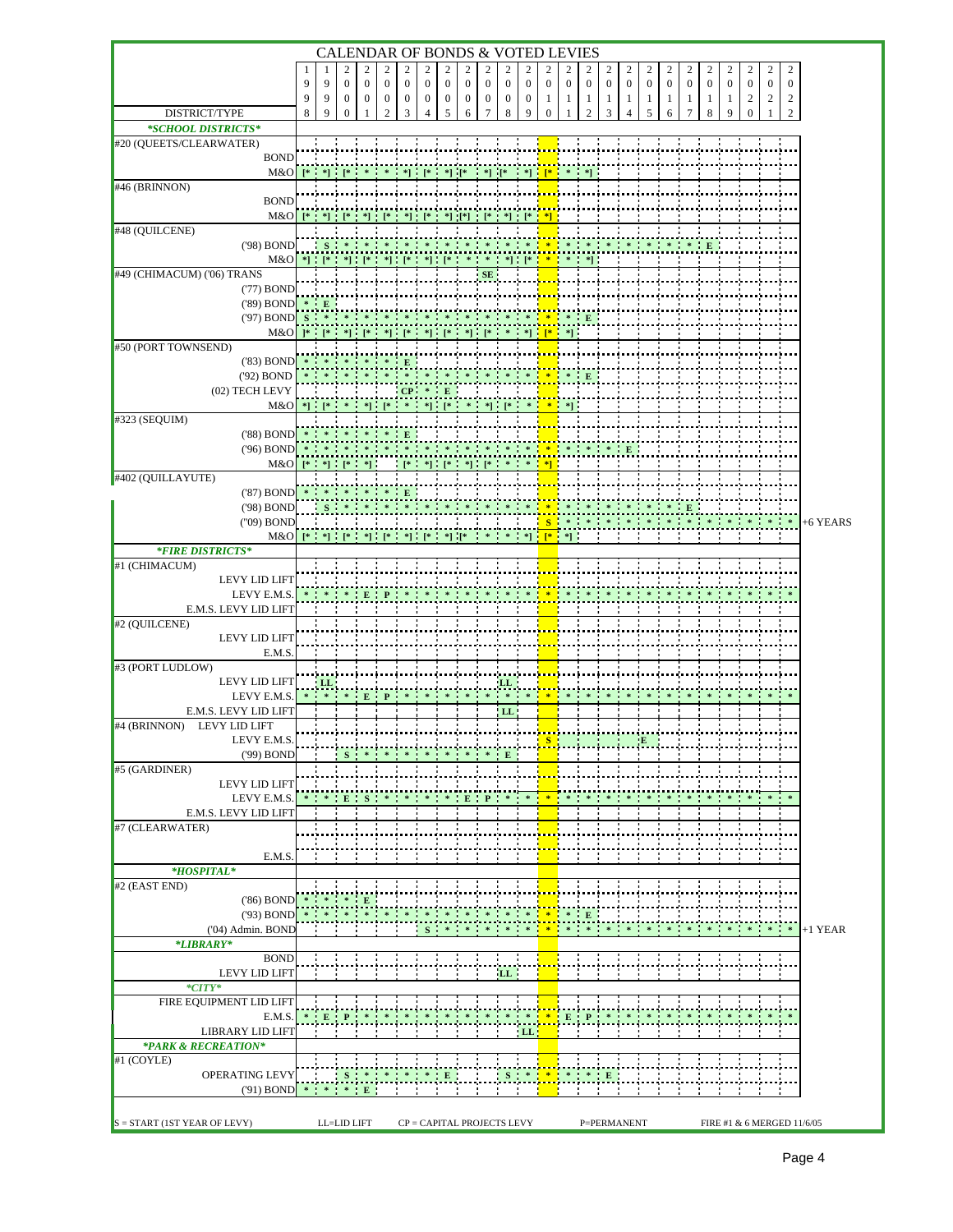|                  | JEFFERSON COUNTY 2010 TAX LEVY RATES |                          |               |
|------------------|--------------------------------------|--------------------------|---------------|
| <b>TAX</b>       | <b>TAXING</b>                        | <b>LEVY RATE /\$1000</b> |               |
| <b>CODE</b>      | <b>DISTRICT</b>                      | <b>FULL</b>              | <b>SENIOR</b> |
| 100              | C-50H2                               | 7.78239                  | 5.76955       |
| <b>NSK</b>       | 1-50H2L1                             | 6.94680                  | 4.93396       |
| 882              | 1-50E1H2L1                           | 7.27191                  | 5.25907       |
| NSS              | 1-50E5H2L1                           | 7.28959                  | 5.27675       |
| 105              | 1-50E5H2C3L1                         | 7.33902                  | 5.32618       |
| KW.              | 1-50F1E1H2L1                         | 7.84373                  | 5.83089       |
| KBK.             | 1-50F5E5H2L1                         | 7.92782                  | 5.91498       |
| <b>NB2</b>       | 1-50F5E5H2C3L1                       | 7.97725                  | 5.96441       |
| 201              | 1-49H2L1                             | 6.70805                  | 4.93396       |
| 202              | 1-49E1H2L1                           | 7.03316                  | 5.25907       |
| 203              | 1-49E3H2L1                           | 7.20805                  | 5.43396       |
|                  |                                      |                          |               |
| 205              | 1-49H2L1P1                           | 6.85315                  | 5.07906       |
| 211              | 1-49F1E1H2L1                         | 7.60498                  | 5.83089       |
| 219              | 1-49F1E1H2L1FARM                     | 5.66028                  | 3.88619       |
| $\overline{221}$ | 1-49F2H2L1                           | 7.39010                  | 5.61601       |
| 222              | 1-49F2H2L1P1                         | 7.53520                  | 5.76111       |
| 231              | 1-49F3E3H2L1                         | 8.53900                  | 6.76491       |
| 232              | 1-49F3E3W1H2L1                       | 8.53900                  | 6.76491       |
|                  |                                      |                          |               |
| 399              | 1-48H2C2L1                           | 7.05220                  | 4.93396       |
| 802              | 1-48H2C2L1P1                         | 7.19730                  | 5.07906       |
| 303              | 1-48H2C2L1Z2                         | 7.05220                  | 4.93396       |
| 898              | 1-48H2C2L1Z1                         | 7.05220                  | 4.93396       |
| 305              | 1-48E5H2C2L1                         | 7.39499                  | 5.27675       |
| 800              | 1-48E3H2C2L1P1                       | 7.69730                  | 5.57906       |
| 308              | 1-48H2C2L1Z3                         | 7.05220                  | 4.93396       |
| 828              | 1-48F2H2C2L1Z2                       | 7.73425                  | 5.61601       |
| 333              | 1-48F2H2C2L1                         | 7.73425                  | 5.61601       |
| 822              | 1-48F2W3H2C2L1P1                     | 7.87935                  | 5.76111       |
| 333              | 1-48F2H2C2L1P1                       | 7.87935                  | 5.76111       |
| 824              | 1-48F2H2C2L1Z3                       | 7.73425                  | 5.61601       |
| 329              | 1-48F2H2C2L1FARM                     | 5.78955                  | 3.67131       |
| 224              | 1-48F3E3H2C2L1P1                     | 9.02825                  | 6.91001       |
| 19300            | 1-48F5E5H2C2L1                       | 8.03322                  | 5.91498       |
| 401              | 1-46E4H2C1L1                         | 6.63844                  | 5.44154       |
| 402              | 1-46E4H2C1L1Z1                       | 6.63844                  | 5.44154       |
| 403              | 1-46E4H2C1L1Z2                       | 6.63844                  | 5.44154       |
| 404              | 1-46E4H2L1                           | 6.63086                  | 5.43396       |
| 405              | 1-46E4H2L1Z1                         | 6.63086                  | 5.43396       |
| 406              | 1-46E4H2L1Z2                         | 6.63086                  | 5.43396       |
| 440              | 1-46F4E4H2C1L1Z1                     | 7.33412                  | 6.13722       |
| 441              | 1-46F4E4H2C1L1                       | 7.33412                  | 6.13722       |
| 442              | 1-46F4E4W2H2C1L1                     | 7.33412                  | 6.13722       |
| 443              | 1-46F4E4H2C1L1Z2                     | 7.33412                  | 6.13722       |
| 444              | 1-46F4E4H2L1                         | 7.32654                  | 6.12964       |
| 445              | 1-46F4E4H2L1Z1                       | 7.32654                  | 6.12964       |
| 446              | 1-46F4E4H2L1Z2                       | 7.32654                  | 6.12964       |
| 50V              | $1 - 20L1$                           | 7.04789                  | 4.85838       |
| 502              | 1-20H1L1                             | 7.77228                  | 5.58277       |
| 87 N             | 1-20F7H1L1                           | 8.74159                  | 6.55208       |
| <b>BON</b>       | 1-402H1L1                            | 9.19661                  | 5.58277       |
| 701              | 1-323E5H2L1                          | 6.77288                  | 5.27675       |
| 702              | 1-323F5E5H2C3L1                      | 6.82231                  | 5.32618       |
| 751              | 1-323F5E5H2L1                        | 7.41111                  | 5.91498       |
| 752              | 1-323F5E5H2C3L1                      | 7.46054                  | 5.96441       |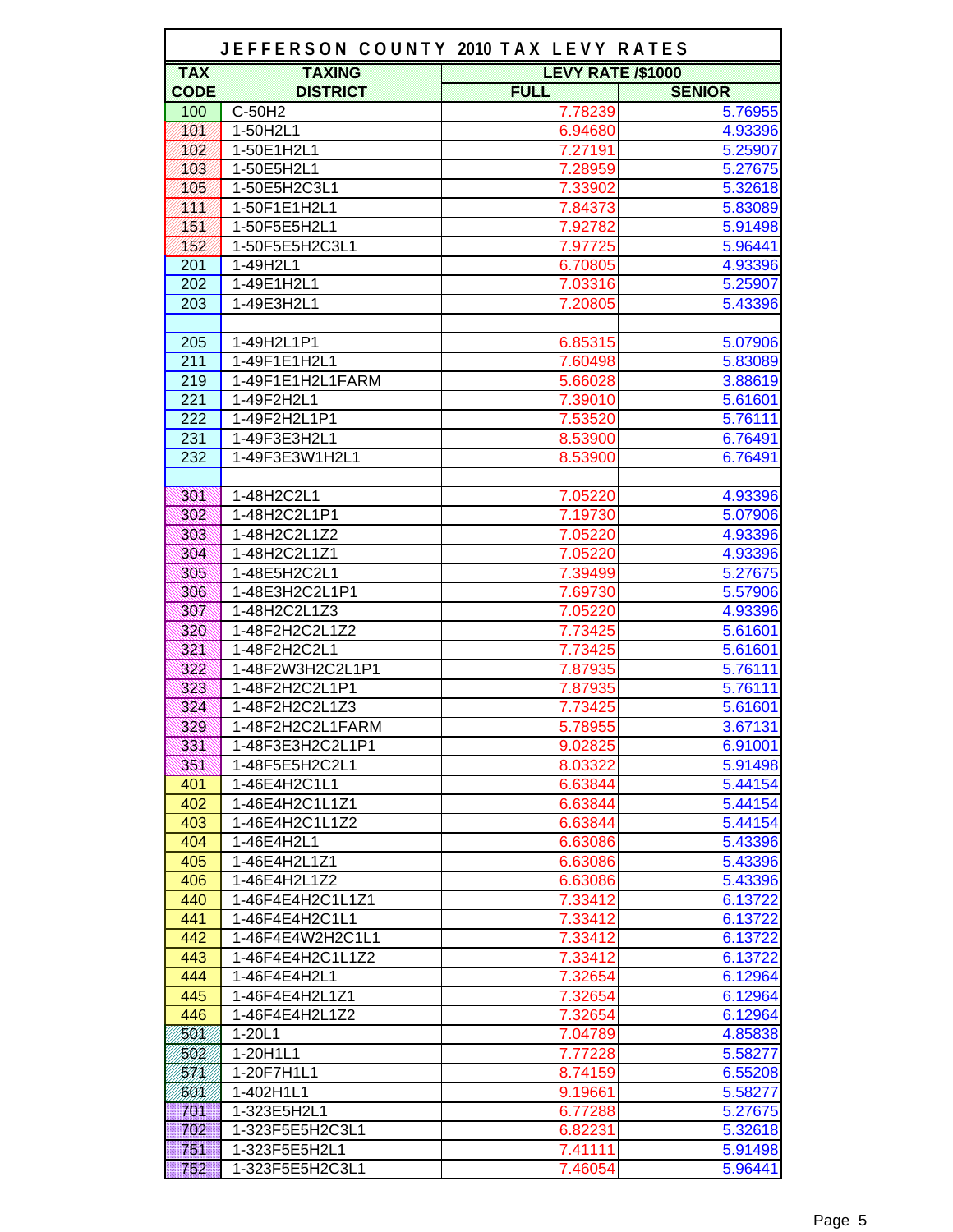|                 |                   | JEFFERSON COUNTY 2010 TAX LEVY RATES |                  |                  |         |                          |                    |         |
|-----------------|-------------------|--------------------------------------|------------------|------------------|---------|--------------------------|--------------------|---------|
|                 | <b>TAX</b>        | <b>TAXING</b>                        |                  |                  |         | <b>LEVY RATE /\$1000</b> |                    |         |
|                 | <b>CODE</b>       | <b>DISTRICT</b>                      | <b>2009 FULL</b> | <b>2010 FULL</b> | %DIFF.  | <b>2009 SENIOR</b>       | <b>2010 SENIOR</b> | %DIFF.  |
| <b>City</b>     | 100               | C-50H2                               | 8.02580          | 7.78239          | $-3.0%$ | 5.86458                  | 5.76955            | $-1.6%$ |
| SD #50          | <u> KSK</u>       | 1-50H2L1                             | 7.07788          | 6.94680          | $-1.9%$ | 4.91666                  | 4.93396            | 0.4%    |
| (Outside        | NSH               | 1-50E1H2L1                           | 7.39857          | 7.27191          | $-1.7%$ | 5.23735                  | 5.25907            | 0.4%    |
| Port            | 883.              | 1-50E5H2L1                           | 7.41768          | 7.28959          | $-1.7%$ | 5.25646                  | 5.27675            | 0.4%    |
| Townsend)       | <b>XOB</b>        | 1-50E5H2C3L1                         | 7.46760          | 7.33902          | $-1.7%$ | 5.30638                  | 5.32618            | 0.4%    |
|                 | KKS.              | 1-50F1E1H2L1                         | 7.96261          | 7.84373          | $-1.5%$ | 5.80139                  | 5.83089            | 0.5%    |
|                 | K SK              | 1-50F5E5H2L1                         | 8.04971          | 7.92782          | $-1.5%$ | 5.88849                  | 5.91498            | 0.4%    |
|                 | <u> 1821 - 19</u> | 1-50F5E5H2C3L1                       | 8.09963          | 7.97725          | $-1.5%$ | 5.93841                  | 5.96441            | 0.4%    |
| SD #49          | 201               | 1-49H2L1                             | 6.64297          | 6.70805          | 1.0%    | 4.91666                  | 4.93396            | 0.4%    |
| <b>Chimacum</b> | 202               | 1-49E1H2L1                           | 6.96366          | 7.03316          | 1.0%    | 5.23735                  | 5.25907            | 0.4%    |
|                 | 203               | 1-49E3H2L1                           | 7.14297          | 7.20805          | 0.9%    | 5.41666                  | 5.43396            | 0.3%    |
|                 |                   |                                      |                  |                  |         |                          |                    |         |
|                 | 205               | 1-49H2L1P1                           | 6.79143          | 6.85315          | 0.9%    | 5.06512                  | 5.07906            | 0.3%    |
|                 | 211               | 1-49F1E1H2L1                         | 7.52770          | 7.60498          | 1.0%    | 5.80139                  | 5.83089            | 0.5%    |
|                 | 219               | 1-49F1E1H2L1 FARM                    | 5.58619          | 5.66028          | 1.3%    | 3.85988                  | 3.88619            | 0.7%    |
|                 | 221               | 1-49F2H2L1                           | 7.31711          | 7.39010          | 1.0%    | 5.59080                  | 5.61601            | 0.5%    |
|                 | 222               | 1-49F2H2L1P1                         | 7.46557          | 7.53520          | 0.9%    | 5.73926                  | 5.76111            | 0.4%    |
|                 | 231               | 1-49F3E3H2L1                         | 8.45762          | 8.53900          | 1.0%    | 6.73131                  | 6.76491            | 0.5%    |
|                 | 232               | 1-49F3E3W1H2L1                       | 8.45762          | 8.53900          | 1.0%    | 6.73131                  | 6.76491            | 0.5%    |
|                 |                   |                                      |                  |                  |         |                          |                    |         |
| SD #48          | 3993              | 1-48H2C2L1                           | 6.88084          | 7.05220          | 2.5%    | 4.91666                  | 4.93396            | 0.4%    |
| <b>Quilcene</b> | 3935              | 1-48H2C2L1P1                         | 7.02930          | 7.19730          | 2.4%    | 5.06512                  | 5.07906            | 0.3%    |
|                 | 303               | 1-48H2C2L1Z2                         | 6.88084          | 7.05220          | 2.5%    | 4.91666                  | 4.93396            | 0.4%    |
|                 | 3102              | 1-48H2C2L1Z1                         | 6.88084          | 7.05220          | 2.5%    | 4.91666                  | 4.93396            | 0.4%    |
|                 | 8000              | 1-48E5H2C2L1                         | 7.22064          | 7.39499          | 2.4%    | 5.25646                  | 5.27675            | 0.4%    |
|                 | 300               | 1-48E3H2C2L1P1                       | 7.52930          | 7.69730          | 2.2%    | 5.56512                  | 5.57906            | 0.3%    |
|                 | 333               | 1-48H2C2L1Z3                         | 6.88084          | 7.05220          | 2.5%    | 4.91666                  | 4.93396            | 0.4%    |
|                 | 1980              | 1-48F2H2C2L1Z2                       | 7.55498          | 7.73425          | 2.4%    | 5.59080                  | 5.61601            | 0.5%    |
|                 | 888               | 1-48F2H2C2L1                         | 7.55498          | 7.73425          | 2.4%    | 5.59080                  | 5.61601            | 0.5%    |
|                 | <b>AND STATE</b>  | 1-48F2W3H2C2L1P1                     | 7.70344          | 7.87935          | 2.3%    | 5.73926                  | 5.76111            | 0.4%    |
|                 | 888               | 1-48F2H2C2L1P1                       | 7.70344          | 7.87935          | 2.3%    | 5.73926                  | 5.76111            | 0.4%    |
|                 | 334               | 1-48F2H2C2L1Z3                       | 7.55498          | 7.73425          | 2.4%    | 5.59080                  | 5.61601            | 0.5%    |
|                 | 329               | 1-48F2H2C2L1FARM                     | 5.61347          | 5.78955          | 3.1%    | 3.64929                  | 3.67131            | 0.6%    |
|                 | 1999              | 1-48F3E3H2C2L1P1                     | 8.84395          | 9.02825          | 2.1%    | 6.87977                  | 6.91001            | 0.4%    |
|                 | 1999              | 1-48F5E5H2C2L1                       | 7.85267          | 8.03322          | 2.3%    | 5.88849                  | 5.91498            | 0.4%    |
| SD #46          | 401               | 1-46E4H2C1L1                         | 6.06889          | 6.63844          | 9.4%    | 4.92430                  | 5.44154            | 10.5%   |
| <b>Brinnon</b>  | 402               | 1-46E4H2C1L1Z1                       | 6.06889          | 6.63844          | 9.4%    | 4.92430                  | 5.44154            | 10.5%   |
|                 | 403               | 1-46E4H2C1L1Z2                       | 6.06889          | 6.63844          | 9.4%    | 4.92430                  | 5.44154            | 10.5%   |
|                 | 404               | 1-46E4H2L1                           | 6.06125          | 6.63086          | 9.4%    | 4.91666                  | 5.43396            | 10.5%   |
|                 | 405               | 1-46E4H2L1Z1                         | 6.06125          | 6.63086          | 9.4%    | 4.91666                  | 5.43396            | 10.5%   |
|                 | 406               | 1-46E4H2L1Z2                         | 6.06125          | 6.63086          | 9.4%    | 4.91666                  | 5.43396            | 10.5%   |
|                 | 440               | 1-46F4E4H2C1L1Z1                     | 6.75763          | 7.33412          | 8.5%    | 5.61304                  | 6.13722            | 9.3%    |
|                 | 441               | 1-46F4E4H2C1L1                       | 6.75763          | 7.33412          | 8.5%    | 5.61304                  | 6.13722            | 9.3%    |
|                 | 442               | 1-46F4E4W2H2C1L1                     | 6.75763          | 7.33412          | 8.5%    | 5.61304                  | 6.13722            | 9.3%    |
|                 | 443               | 1-46F4E4H2C1L1Z2                     | 6.75763          | 7.33412          | 8.5%    | 5.61304                  | 6.13722            | 9.3%    |
|                 | 444               | 1-46F4E4H2L1                         | 6.74999          | 7.32654          | 8.5%    | 5.60540                  | 6.12964            | 9.4%    |
|                 | 445               | 1-46F4E4H2L1Z1                       | 6.74999          | 7.32654          | 8.5%    | 5.60540                  | 6.12964            | 9.4%    |
|                 | 446               | 1-46F4E4H2L1Z2                       | 6.74999          | 7.32654          | 8.5%    | 5.60540                  | 6.12964            | 9.4%    |
| <b>West End</b> | <b>50V</b>        | 1-20L1                               | 6.15315          | 7.04789          | 14.5%   | 4.83758                  | 4.85838            | 0.4%    |
|                 | 502               | 1-20H1L1                             | 6.90315          | 7.77228          | 12.6%   | 5.58758                  | 5.58277            | $-0.1%$ |
|                 | SIN.              | 1-20F7H1L1                           | 7.89336          | 8.74159          | 10.7%   | 6.57779                  | 6.55208            | $-0.4%$ |
|                 | /601/             | 1-402H1L1                            | 7.67618          | 9.19661          | 19.8%   | 5.58758                  | 5.58277            | $-0.1%$ |
| <b>Gardiner</b> | 701               | 1-323E5H2L1                          | 6.66831          | 6.77288          | 1.6%    | 5.25646                  | 5.27675            | 0.4%    |
|                 | 702               | 1-323E5H2C3L1                        | 6.71282          | 6.82231          | 1.6%    | 5.30638                  | 5.32618            | 0.4%    |
|                 | 751               | 1-323F5E5H2L1                        | 7.30034          | 7.41111          | 1.5%    | 5.88849                  | 5.91498            | 0.4%    |
|                 | 752               | 1-323F5E5H2C3L1                      | 7.35026          | 7.46054          | 1.5%    | 5.93841                  | 5.96441            | 0.4%    |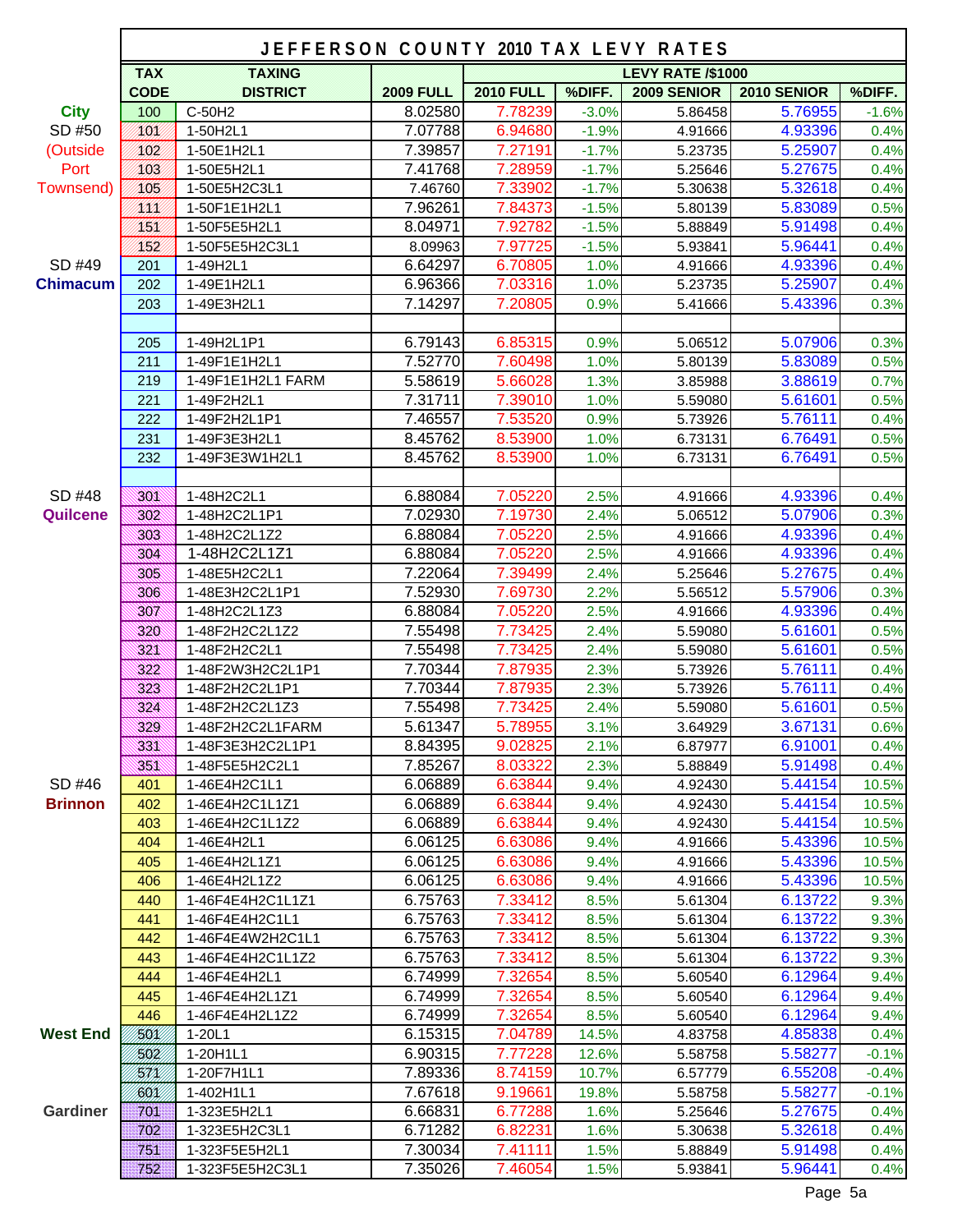|                                    |         | 2010 BREAKDOWN OF TAXING DISTRICTS: |         |
|------------------------------------|---------|-------------------------------------|---------|
|                                    |         |                                     |         |
| STATE LEVY (SCHOOL):               | 1.94470 | SCHOOL DIST # 20: M&O               | 2.18951 |
|                                    |         | SCHOOL DIST #46: M&O                | 1.04247 |
| <b>COUNTY Current Expense</b>      | 1.29979 | SCHOOL DIST #48: Bond               | 0.55284 |
| Mental Health                      | 0.00728 | SCHOOL DIST #48: M&O                | 1.41097 |
| <b>Development Disabilities</b>    | 0.00728 | SCHOOL DIST #49: Bond               | 0.66525 |
| Veteran's Relief                   | 0.00737 | SCHOOL DIST #49: M&O                | 0.95441 |
| <b>COUNTY</b> total:               | 1.32172 |                                     |         |
| <b>COUNTY Conservation Futures</b> | 0.03727 | SCHOOL DIST #50: Bond               | 0.71693 |
|                                    |         | SCHOOL DIST #50: M&O                | 1.14148 |
| <b>COUNTY ROADS: General</b>       | 0.74305 | SCHOOL DIST #323: Bond              | 0.56936 |
| COUNTY ROADS: Diversion to C.E.    | 0.18251 | SCHOOL DIST #323: M&O               | 0.77234 |
| <b>COUNTY ROADS total:</b>         | 0.92556 | SCHOOL DIST #402: Bond              | 2.31415 |
|                                    |         | SCHOOL DIST #402: M&O               | 1.29969 |
| CITY OF P.T.: General              | 1.37245 |                                     |         |
| CITY OF P.T.: Library LID Lift     | 0.50955 | FIRE DIST #1: General               | 0.57182 |
| CITY OF P.T. total:                | 1,88200 | FIRE DIST #2: General               | 0.68205 |
|                                    |         | FIRE DIST #3: General               | 1.33095 |
| PORT OF P.T.: General              | 0.15836 | FIRE DIST #4: General               | 0.69568 |
|                                    |         |                                     |         |
| LIBRARY DIST #1: General           | 0.40048 | FIRE DIST #5: General               | 0.63823 |
|                                    |         |                                     |         |
| HOSPITAL DIST #1: General          | 0.72439 | FIRE DIST #7: General               | 0.96931 |
|                                    |         |                                     |         |
| HOSPITAL DIST #2: General          | 0.02852 | CITY OF P.T. E.M.S.:                | 0.27963 |
| HOSPITAL DIST #2: '93 Bond         | 0.15443 | FIRE DIST #1 E.M.S.:                | 0.32511 |
| HOSPITAL DIST #2: 2004 Admin Bond  | 0.04706 | FIRE DIST #3 E.M.S.:                | 0.50000 |
| HOSPITAL #2 total:                 | 0.23001 | FIRE DIST #4 E.M.S.:                | 0.50000 |
|                                    |         | FIRE DIST #5 E.M.S.:                | 0.34279 |
| <b>CEMETERY DIST #1: General</b>   | 0.00758 | P.U.D. #1: General                  | 0.07029 |
| <b>CEMETERY DIST #2: General</b>   | 0.00000 |                                     |         |
| CEMETERY DIST #3: General          | 0.04943 | PARK & REC DIST #1: General         | 0.14510 |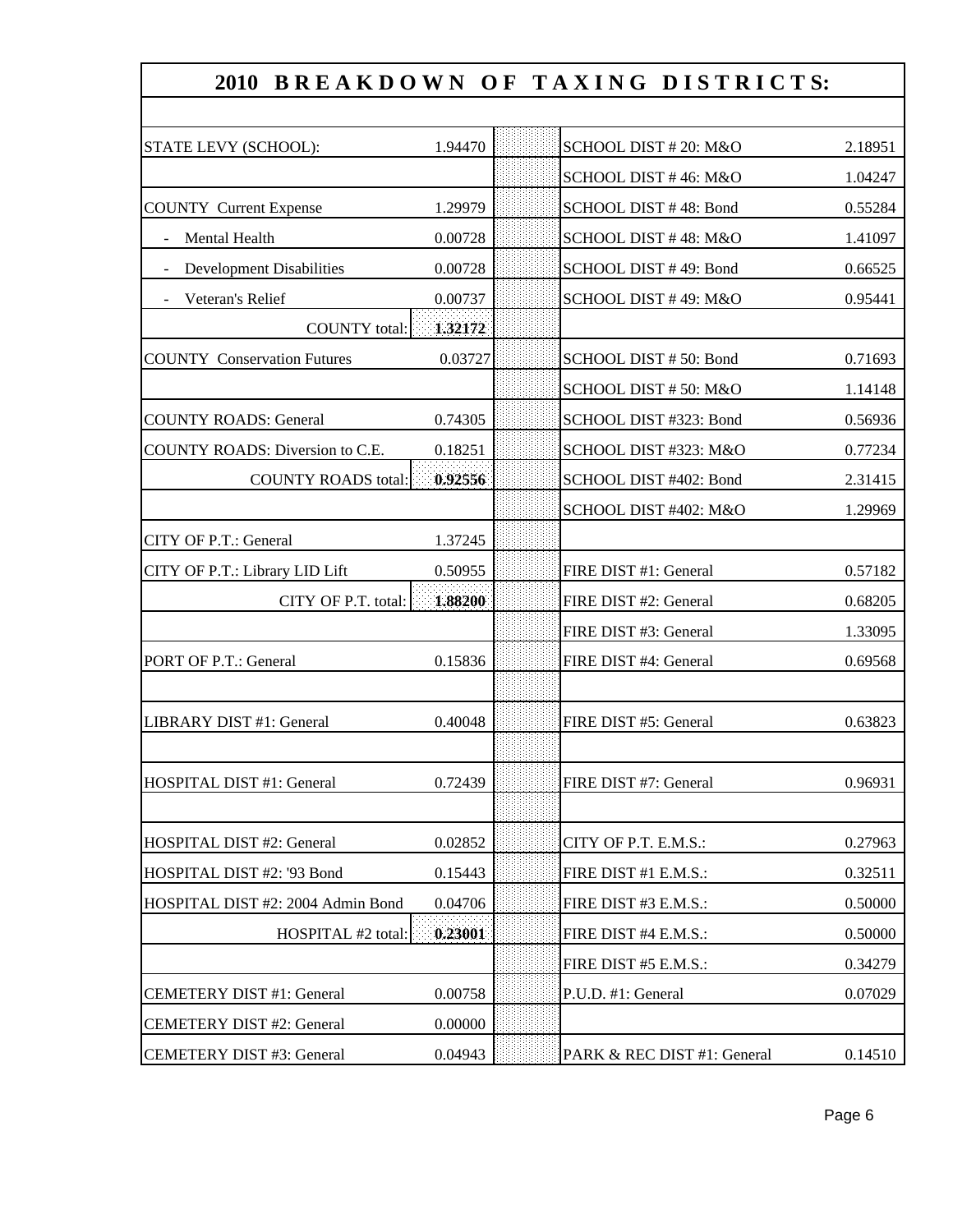|             |         |             |         |         |               |         |         |                    |                   | JEFFERSON COUNTY COMPOSITE LEVY RATES FOR 2010 |                   |                   |                   |           |             |
|-------------|---------|-------------|---------|---------|---------------|---------|---------|--------------------|-------------------|------------------------------------------------|-------------------|-------------------|-------------------|-----------|-------------|
|             |         |             |         |         | <b>TAXING</b> |         |         | <b>DISTRICTS</b>   |                   |                                                |                   |                   |                   |           |             |
| TAX         |         | с<br>F      |         |         | С             |         |         |                    |                   |                                                | н                 | С                 |                   |           | <b>FUEL</b> |
|             |         | U<br>o      |         |         | o             |         | s       | г                  |                   |                                                | О                 | Е                 | L                 |           |             |
| X.          | c       | Т<br>Ν      |         |         |               |         | т       | o                  |                   |                                                | s                 | Μ                 | т                 |           | £           |
| ۰           | О       | U<br>s      |         |         | R             |         | Α       | С                  |                   |                                                | P                 | Е                 | в                 |           | E           |
| D           | U       | R<br>Е.     | Р       |         | О             | С       | т       | A                  | F                 |                                                | ш                 | т                 | R                 | P         | ×           |
| ×           | Ν       | Е<br>R      | o       | P       | А             | т       | Е       | L                  | п                 | Е                                              | т                 | Е                 | А                 | А         | ×           |
| <b>AREA</b> | т<br>Y  | s<br>٧<br>Е | R<br>т  | U<br>D  | D<br>s        | Т<br>Υ  | LEVY    | <b>SCHOOL</b>      | R<br>Е            | Μ<br>s                                         | А<br>L            | R<br>Y            | R<br>Υ            | R<br>κ    | TOTAL       |
|             |         |             |         |         |               |         |         | S.D.#50            |                   | <b>EMS CITY</b>                                | H.D.#2            |                   |                   |           |             |
| 100         | 1.32172 | 0.03727     | 0.15836 | 0.07029 |               | 1.88200 | 1.94470 | 1.85841            |                   | 0.27963                                        | 0.23001           |                   |                   |           | 7.78239     |
|             |         |             |         |         |               |         |         | S.D.#50            |                   |                                                | H.D.#2            |                   | L.D.#1            |           |             |
| 104         | 1.32172 | 0.03727     | 0.15836 | 0.07029 | 0.92556       |         | 1.94470 | 1.85841            |                   |                                                | 0.23001           |                   | 0.40048           |           | 6.94680     |
|             |         |             |         |         |               |         |         | S.D.#50            |                   | <b>EMS #1</b>                                  | H.D.#2            |                   | L.D.#1            |           |             |
| 102         | 1.32172 | 0.03727     | 0.15836 | 0.07029 | 0.92556       |         | 1.94470 | 1.85841            |                   | 0.32511                                        | 0.23001           |                   | 0.40048           |           | 7.27191     |
|             |         |             |         |         |               |         |         | S.D.#50            |                   | <b>EMS #5</b>                                  | H.D.#2            |                   | L.D.#1            |           | 7.28959     |
| 103         | 1.32172 | 0.03727     | 0.15836 | 0.07029 | 0.92556       |         | 1.94470 | 1.85841<br>S.D.#50 |                   | 0.34279<br><b>EMS #5</b>                       | 0.23001<br>H.D.#2 | C.D.#3            | 0.40048<br>L.D.#1 |           |             |
| 105         | 1.32172 | 0.03727     | 0.15836 | 0.07029 | 0.92556       |         | 1.94470 | 1.85841            |                   | 0.34279                                        | 0.23001           | 0.04943           | 0.40048           |           | 7.33902     |
|             |         |             |         |         |               |         |         | S.D.#50            | F.D.#1            | <b>EMS #1</b>                                  | H.D.#2            |                   | L.D.#1            |           |             |
| 4486        | 1.32172 | 0.03727     | 0.15836 | 0.07029 | 0.92556       |         | 1.94470 | 1.85841            | 0.57182           | 0.32511                                        | 0.23001           |                   | 0.40048           |           | 7.84373     |
|             |         |             |         |         |               |         |         | S.D.#50            | F.D.#5            | <b>EMS #5</b>                                  | H.D.#2            |                   | L.D.#1            |           |             |
| 151         | 1.32172 | 0.03727     | 0.15836 | 0.07029 | 0.92556       |         | 1.94470 | 1.85841            | 0.63823           | 0.34279                                        | 0.23001           |                   | 0.40048           |           | 792782      |
|             |         |             |         |         |               |         |         | S.D.#50            | F.D.#5            | <b>EMS #5</b>                                  | H.D.#2            | C.D.#3            | L.D.#1            |           |             |
| 152         | 1.32172 | 0.03727     | 0.15836 | 0.07029 | 0.92556       |         | 1.94470 | 1.85841            | 0.63823           | 0.34279                                        | 0.23001           | 0.04943           | 0.40048           |           | 7.97725     |
| 201         | 1.32172 | 0.03727     | 0.15836 | 0.07029 | 0.92556       |         | 1.94470 | S.D.#49<br>1.61966 |                   |                                                | H.D.#2<br>0.23001 |                   | L.D.#1<br>0.40048 |           | 6.70805     |
|             |         |             |         |         |               |         |         | S.D.#49            |                   | <b>EMS #1</b>                                  | H.D.#2            |                   | L.D.#1            |           |             |
| 202         | 1.32172 | 0.03727     | 0.15836 | 0.07029 | 0.92556       |         | 1.94470 | 1.61966            |                   | 0.32511                                        | 0.23001           |                   | 0.40048           |           | 7.03316     |
|             |         |             |         |         |               |         |         | S.D.#49            |                   | <b>EMS #3</b>                                  | H.D.#2            |                   | L.D.#1            |           |             |
| 203         | 1.32172 | 0.03727     | 0.15836 | 0.07029 | 0.92556       |         | 1.94470 | 1.61966            |                   | 0.50000                                        | 0.23001           |                   | 0.40048           |           | 7.20805     |
|             |         |             |         |         |               |         |         | S.D.#49            |                   |                                                | H.D.#2            |                   | L.D.#1            | $P.8R.+1$ |             |
| 205         | 1.32172 | 0.03727     | 0.15836 | 0.07029 | 0.92556       |         | 1.94470 | 1.61966            |                   |                                                | 0.23001           |                   | 0.40048           | 0.14510   | 6.85315     |
|             |         |             |         |         |               |         |         | S.D.#49            | F.D.#1            | <b>EMS #1</b>                                  | H.D.#2            |                   | L.D.#1            |           |             |
| 211         | 1.32172 | 0.03727     | 0.15836 | 0.07029 | 0.92556       |         | 1.94470 | 1.61966<br>S.D.#49 | 0.57182<br>F.D.#1 | 0.32511<br><b>EMS #1</b>                       | 0.23001<br>H.D.#2 |                   | 0.40048<br>L.D.#1 |           | 7.60498     |
| 219         | 1.32172 | 0.03727     | 0.15836 | 0.07029 | 0.92556       |         |         | 1.61966            | 0.57182           | 0.32511                                        | 0.23001           |                   | 0.40048           |           | 5.66028     |
|             |         |             |         |         |               |         |         | S.D.#49            | F.D.#2            |                                                | H.D.#2            |                   | L.D.#1            |           |             |
| 221         | 1.32172 | 0.03727     | 0.15836 | 0.07029 | 0.92556       |         | 1.94470 | 1.61966            | 0.68205           |                                                | 0.23001           |                   | 0.40048           |           | 7.39010     |
|             |         |             |         |         |               |         |         | S.D.#49            | F.D.#2            |                                                | H.D.#2            |                   | L.D.#1            | P.&R.#1   |             |
| 222         | 1.32172 | 0.03727     | 0.15836 | 0.07029 | 0.92556       |         | 1.94470 | 1.61966            | 0.68205           |                                                | 0.23001           |                   | 0.40048           | 0.14510   | 7.53520     |
|             |         |             |         |         |               |         |         | S.D.#49            | F.D.#3            | <b>EMS #3</b>                                  | H.D.#2            |                   | L.D.#1            |           |             |
| 234         | 1.32172 | 0.03727     | 0.15836 | 0.07029 | 0.92556       |         | 1.94470 | 1.61966            | 1.33095           | 0.50000                                        | 0.23001           |                   | 0.40048           |           | 8.53900     |
| 232         | 1.32172 | 0.03727     | 0.15836 | 0.07029 | 0.92556       |         | 1.94470 | S.D.#49<br>1.61966 | F.D.#3<br>1.33095 | <b>EMS#3</b><br>0.50000                        | H.D.#2<br>0.23001 |                   | L.D.#1<br>0.40048 |           | 8.53900     |
|             |         |             |         |         |               |         |         | S.D.#48            |                   |                                                | H.D.#2            | C.D.#2            | L.D.#1            |           |             |
| 301         | 1.32172 | 0.03727     | 0.15836 | 0.07029 | 0.92556       |         | 1.94470 | 1.96381            |                   |                                                | 0.23001           | 0.00000           | 0.40048           |           | 7.05220     |
|             |         |             |         |         |               |         |         | S.D.#48            |                   |                                                | H.D.#2            | C.D.#2            | L.D.#1            | P.&R.#1   |             |
| 302         | 1.32172 | 0.03727     | 0.15836 | 0.07029 | 0.92556       |         | 1.94470 | 1.96381            |                   |                                                | 0.23001           | 0.00000           | 0.40048           | 0.14510   | 7.19730     |
|             |         |             |         |         |               |         |         | S.D.#48            |                   |                                                | H.D.#2            | C.D.#2            | L.D.#1            |           |             |
| 303         | 1.32172 | 0.03727     | 0.15836 | 0.07029 | 0.92556       |         | 1.94470 | 1.96381            |                   |                                                | 0.23001           | 0.00000           | 0.40048           |           | 7.05220     |
| 304         | 1.32172 | 0.03727     | 0.15836 | 0.07029 | 0.92556       |         | 1.94470 | S.D.#48<br>1.96381 |                   |                                                | H.D.#2<br>0.23001 | C.D.#2<br>0.00000 | L.D.#1<br>0.40048 |           | 7.05220     |
|             |         |             |         |         |               |         |         | S.D.#48            |                   | <b>EMS #5</b>                                  | H.D.#2            | C.D.#2            | L.D.#1            |           |             |
| 305         | 1.32172 | 0.03727     | 0.15836 | 0.07029 | 0.92556       |         | 1.94470 | 1.96381            |                   | 0.34279                                        | 0.23001           | 0.00000           | 0.40048           |           | 7.39499     |
|             |         |             |         |         |               |         |         | S.D.#48            |                   | EMS#3                                          | H.D.#2            | C.D.#2            | L.D.#1            | P.&R.#1   |             |
| 306         | 1.32172 | 0.03727     | 0.15836 | 0.07029 | 0.92556       |         | 1.94470 | 1.96381            |                   | 0.50000                                        | 0.23001           | 0.00000           | 0.40048           | 0.14510   | 7.69730     |
|             |         |             |         |         |               |         |         | S.D.#48            |                   |                                                | H.D.#2            | C.D.#2            | L.D.#1            |           |             |
| 307         | 1.32172 | 0.03727     | 0.15836 | 0.07029 | 0.92556       |         | 1.94470 | 1.96381            |                   |                                                | 0.23001           | 0.00000           | 0.40048           |           | 7.05220     |
| 320         |         |             | 0.15836 |         | 0.92556       |         |         | S.D.#48            | F.D.#2            |                                                | H.D.#2            | C.D.#2            | L.D.#1            |           | 7.73425     |
|             | 1.32172 | 0.03727     |         | 0.07029 |               |         | 1.94470 | 1.96381<br>S.D.#48 | 0.68205<br>F.D.#2 |                                                | 0.23001<br>H.D.#2 | 0.00000<br>C.D.#2 | 0.40048<br>L.D.#1 |           |             |
| 321         | 1.32172 | 0.03727     | 0.15836 | 0.07029 | 0.92556       |         | 1.94470 | 1.96381            | 0.68205           |                                                | 0.23001           | 0.00000           | 0.40048           |           | 7.73425     |

Page 7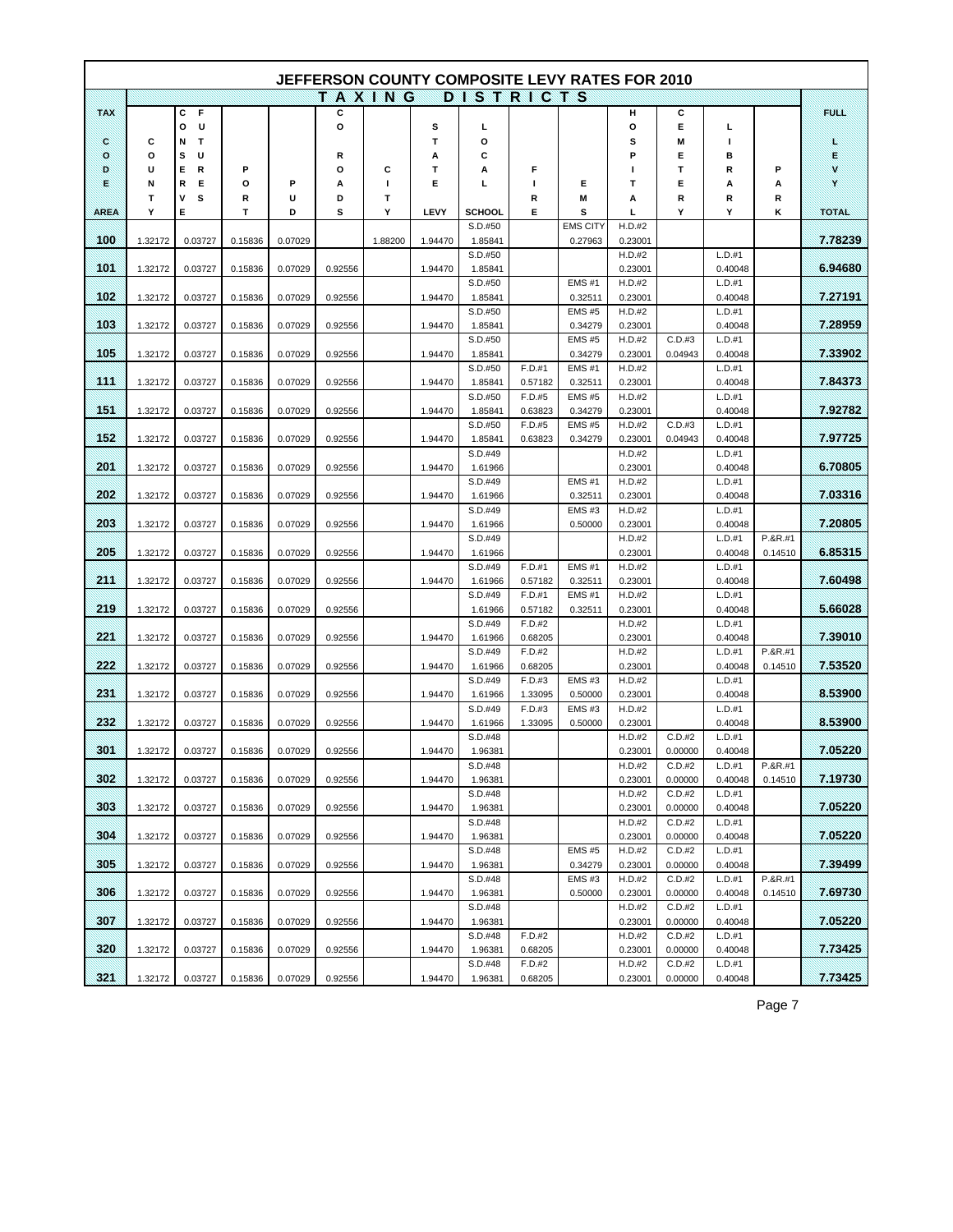|             |         |             |         |         |               |        |               | JEFFERSON COUNTY COMPOSITE LEVY RATES FOR 2010 (continued) |                   |                          |                   |                   |                   |         |         |
|-------------|---------|-------------|---------|---------|---------------|--------|---------------|------------------------------------------------------------|-------------------|--------------------------|-------------------|-------------------|-------------------|---------|---------|
|             |         |             |         |         | <b>TAXING</b> |        |               | <b>DISTRICTS</b>                                           |                   |                          |                   |                   |                   |         |         |
| <b>TAX</b>  |         | С<br>F      |         |         | с             |        |               |                                                            |                   |                          | н                 | С                 |                   |         | FUEL    |
|             |         | o<br>U      |         |         | O             |        | s             | г                                                          |                   |                          | О                 | Е                 | L                 |         |         |
| ×           | c       | Ν<br>Т      |         |         |               |        | T             | o                                                          |                   |                          | s                 | Μ                 | п                 |         | £       |
| ×           | о       | s<br>U      |         |         | R             |        | Α             | С                                                          |                   |                          | P                 | Е                 | в                 |         | Ë       |
| Đ           | U       | E<br>R      | Р       |         | o             | С      | Т             | А                                                          | F                 |                          | ш                 | т                 | R                 | Р       | ÿ.      |
| B           | N       | R<br>Е      | о       | Р       | Α             | п      | Е             | L                                                          | т                 | Е                        | т                 | Е                 | А                 | А       | ×       |
| <b>AREA</b> | Τ<br>Υ  | ٧<br>s<br>E | R<br>т  | U<br>D  | D<br>s        | Т<br>Y | <b>SCHOOL</b> | <b>SCHOOL</b>                                              | R<br>Е            | M<br>s                   | А<br>L            | R<br>Y            | R<br>Y            | R<br>κ  | TOTAL   |
|             |         |             |         |         |               |        |               | S.D.#48                                                    | F.D.#2            |                          | H.D.#2            | C.D.#2            | L.D.#1            | P.&R.#1 |         |
| 322         | 1.32172 | 0.03727     | 0.15836 | 0.07029 | 0.92556       |        | 1.94470       | 1.96381                                                    | 0.68205           |                          | 0.23001           | 0.00000           | 0.40048           | 0.14510 | 7.87935 |
|             |         |             |         |         |               |        |               | S.D.#48                                                    | F.D.#2            |                          | H.D.#2            | C.D.#2            | L.D.#1            | P.&R.#1 |         |
| 323         | 1.32172 | 0.03727     | 0.15836 | 0.07029 | 0.92556       |        | 1.94470       | 1.96381                                                    | 0.68205           |                          | 0.23001           | 0.00000           | 0.40048           | 0.14510 | 7.87935 |
|             |         |             |         |         |               |        |               | S.D.#48                                                    | F.D.#2            |                          | H.D.#2            | C.D.#2            | L.D.#1            |         |         |
| 324         | 1.32172 | 0.03727     | 0.15836 | 0.07029 | 0.92556       |        | 1.94470       | 1.96381                                                    | 0.68205           |                          | 0.23001           | 0.00000           | 0.40048           |         | 7.73425 |
| 329         |         |             |         |         |               |        |               | S.D.#48                                                    | F.D.#2            |                          | H.D.#2            | C.D.#2            | L.D.#1            |         | 5.78955 |
|             | 1.32172 | 0.03727     | 0.15836 | 0.07029 | 0.92556       |        |               | 1.96381<br>S.D.#48                                         | 0.68205<br>F.D.#3 | EMS#3                    | 0.23001<br>H.D.#2 | 0.00000<br>C.D.#2 | 0.40048<br>L.D.#1 | P.&R.#1 |         |
| 331         | 1.32172 | 0.03727     | 0.15836 | 0.07029 | 0.92556       |        | 1.94470       | 1.96381                                                    | 1.33095           | 0.50000                  | 0.23001           | 0.00000           | 0.40048           | 0.14510 | 9.02825 |
|             |         |             |         |         |               |        |               | S.D.#48                                                    | F.D.#5            | <b>EMS #5</b>            | H.D.#2            | C.D.#2            | L.D.#1            |         |         |
| 351         | 1.32172 | 0.03727     | 0.15836 | 0.07029 | 0.92556       |        | 1.94470       | 1.96381                                                    | 0.63823           | 0.34279                  | 0.23001           | 0.00000           | 0.40048           |         | 8.03322 |
|             |         |             |         |         |               |        |               | S.D.#46                                                    |                   | <b>EMS #4</b>            | H.D.#2            | C.D.#1            | L.D.#1            |         |         |
| 401         | 1.32172 | 0.03727     | 0.15836 | 0.07029 | 0.92556       |        | 1.94470       | 1.04247                                                    |                   | 0.50000                  | 0.23001           | 0.00758           | 0.40048           |         | 6.63844 |
|             |         |             |         |         |               |        |               | S.D.#46                                                    |                   | <b>EMS #4</b>            | H.D.#2            | C.D.#1            | L.D.#1            |         |         |
| 402         | 1.32172 | 0.03727     | 0.15836 | 0.07029 | 0.92556       |        | 1.94470       | 1.04247                                                    |                   | 0.50000                  | 0.23001           | 0.00758           | 0.40048           |         | 6.63844 |
| 403         | 1.32172 | 0.03727     | 0.15836 | 0.07029 | 0.92556       |        | 1.94470       | S.D.#46<br>1.04247                                         |                   | EMS#4<br>0.50000         | H.D.#2<br>0.23001 | C.D.#1<br>0.00758 | L.D.#1<br>0.40048 |         | 6.63844 |
|             |         |             |         |         |               |        |               | S.D.#46                                                    |                   | EMS#4                    | H.D.#2            |                   | L.D.#1            |         |         |
| 404         | 1.32172 | 0.03727     | 0.15836 | 0.07029 | 0.92556       |        | 1.94470       | 1.04247                                                    |                   | 0.50000                  | 0.23001           |                   | 0.40048           |         | 6.63086 |
|             |         |             |         |         |               |        |               | S.D.#46                                                    |                   | EMS#4                    | H.D.#2            |                   | L.D.#1            |         |         |
| 405         | 1.32172 | 0.03727     | 0.15836 | 0.07029 | 0.92556       |        | 1.94470       | 1.04247                                                    |                   | 0.50000                  | 0.23001           |                   | 0.40048           |         | 6.63086 |
|             |         |             |         |         |               |        |               | S.D.#46                                                    |                   | <b>EMS #4</b>            | H.D.#2            |                   | L.D.#1            |         |         |
| 406         | 1.32172 | 0.03727     | 0.15836 | 0.07029 | 0.92556       |        | 1.94470       | 1.04247                                                    |                   | 0.50000                  | 0.23001           |                   | 0.40048           |         | 6.63086 |
| 440         |         |             |         |         |               |        | 1.94470       | S.D.#46                                                    | F.D.#4            | <b>EMS #4</b>            | H.D.#2            | C.D.#1            | L.D.#1<br>0.40048 |         | 7.33412 |
|             | 1.32172 | 0.03727     | 0.15836 | 0.07029 | 0.92556       |        |               | 1.04247<br>S.D.#46                                         | 0.69568<br>F.D.#4 | 0.50000<br><b>EMS #4</b> | 0.23001<br>H.D.#2 | 0.00758<br>C.D.#1 | L.D.#1            |         |         |
| 441         | 1.32172 | 0.03727     | 0.15836 | 0.07029 | 0.92556       |        | 1.94470       | 1.04247                                                    | 0.69568           | 0.50000                  | 0.23001           | 0.00758           | 0.40048           |         | 7.33412 |
|             |         |             |         |         |               |        |               | S.D.#46                                                    | F.D.#4            | <b>EMS #4</b>            | H.D.#2            | C.D.#1            | L.D.#1            |         |         |
| 442         | 1.32172 | 0.03727     | 0.15836 | 0.07029 | 0.92556       |        | 1.94470       | 1.04247                                                    | 0.69568           | 0.50000                  | 0.23001           | 0.00758           | 0.40048           |         | 7.33412 |
|             |         |             |         |         |               |        |               | S.D.#46                                                    | F.D.#4            | EMS#4                    | H.D.#2            | C.D.#1            | L.D.#1            |         |         |
| 443         | 1.32172 | 0.03727     | 0.15836 | 0.07029 | 0.92556       |        | 1.94470       | 1.04247                                                    | 0.69568           | 0.50000                  | 0.23001           | 0.00758           | 0.40048           |         | 7.33412 |
|             |         |             |         |         |               |        |               | S.D.#46                                                    | F.D.#4            | EMS <sub>#4</sub>        | H.D.#2            |                   | L.D.#1            |         |         |
| 444         | 1.32172 | 0.03727     | 0.15836 | 0.07029 | 0.92556       |        | 1.94470       | 1.04247<br>S.D.#46                                         | 0.69568<br>F.D.#4 | 0.50000<br><b>EMS #4</b> | 0.23001           |                   | 0.40048<br>L.D.#1 |         | 7.32654 |
| 445         | 1.32172 | 0.03727     | 0.15836 | 0.07029 | 0.92556       |        | 1.94470       | 1.04247                                                    | 0.69568           | 0.50000                  | H.D.#2<br>0.23001 |                   | 0.40048           |         | 732654  |
|             |         |             |         |         |               |        |               | S.D.#46                                                    | F.D.#4            | <b>EMS #4</b>            | H.D.#2            |                   | L.D.#1            |         |         |
| 446         | 1.32172 | 0.03727     | 0.15836 | 0.07029 | 0.92556       |        | 1.94470       | 1.04247                                                    | 0.69568           | 0.50000                  | 0.23001           |                   | 0.40048           |         | 7.32654 |
|             |         |             |         |         |               |        |               | S.D.#20                                                    |                   |                          |                   |                   | L.D.#1            |         |         |
| 501         | 1.32172 | 0.03727     | 0.15836 | 0.07029 | 0.92556       |        | 1.94470       | 2.18951                                                    |                   |                          |                   |                   | 0.40048           |         | 7.04789 |
|             |         |             |         |         |               |        |               | S.D.#20                                                    |                   |                          | H.D.#1            |                   | L.D.#1            |         |         |
| 502         | 1.32172 | 0.03727     | 0.15836 | 0.07029 | 0.92556       |        | 1.94470       | 2.18951                                                    | F.D.#7            |                          | 0.72439           |                   | 0.40048<br>L.D.#1 |         | 7.77228 |
| 57.T        | 1.32172 | 0.03727     | 0.15836 | 0.07029 | 0.92556       |        | 1.94470       | S.D.#20<br>2.18951                                         | 0.96931           |                          | H.D.#1<br>0.72439 |                   | 0.40048           |         | 8.74159 |
|             |         |             |         |         |               |        |               | S.D.#402                                                   |                   |                          | H.D.#1            |                   | L.D.#1            |         |         |
| 601         | 1.32172 | 0.03727     | 0.15836 | 0.07029 | 0.92556       |        | 1.94470       | 3.61384                                                    |                   |                          | 0.72439           |                   | 0.40048           |         | 9.19661 |
|             |         |             |         |         |               |        |               | S.D.#323                                                   |                   | <b>EMS #5</b>            | H.D.#2            |                   | L.D.#1            |         |         |
| XOA         | 1.32172 | 0.03727     | 0.15836 | 0.07029 | 0.92556       |        | 1.94470       | 1.34170                                                    |                   | 0.34279                  | 0.23001           |                   | 0.40048           |         | 6.77288 |
|             |         |             |         |         |               |        |               | S.D.#323                                                   |                   | <b>EMS #5</b>            | H.D.#2            | C.D.#3            | L.D.#1            |         |         |
| 702         | 1.32172 | 0.03727     | 0.15836 | 0.07029 | 0.92556       |        | 1.94470       | 1.34170                                                    |                   | 0.34279                  | 0.23001           | 0.04943           | 0.40048           |         | 6.82231 |
| 751         | 1.32172 | 0.03727     | 0.15836 | 0.07029 | 0.92556       |        | 1.94470       | S.D.#323<br>1.34170                                        | F.D.#5<br>0.63823 | <b>EMS #5</b><br>0.34279 | H.D.#2<br>0.23001 |                   | L.D.#1<br>0.40048 |         | 7.41111 |
|             |         |             |         |         |               |        |               | S.D.#323                                                   | F.D.#5            | <b>EMS#5</b>             | H.D.#2            | C.D.#3            | L.D.#1            |         |         |
| 752         | 1.32172 | 0.03727     | 0.15836 | 0.07029 | 0.92556       |        | 1.94470       | 1.34170                                                    | 0.63823           | 0.34279                  | 0.23001           | 0.04943           | 0.40048           |         | 7.46054 |

Page 8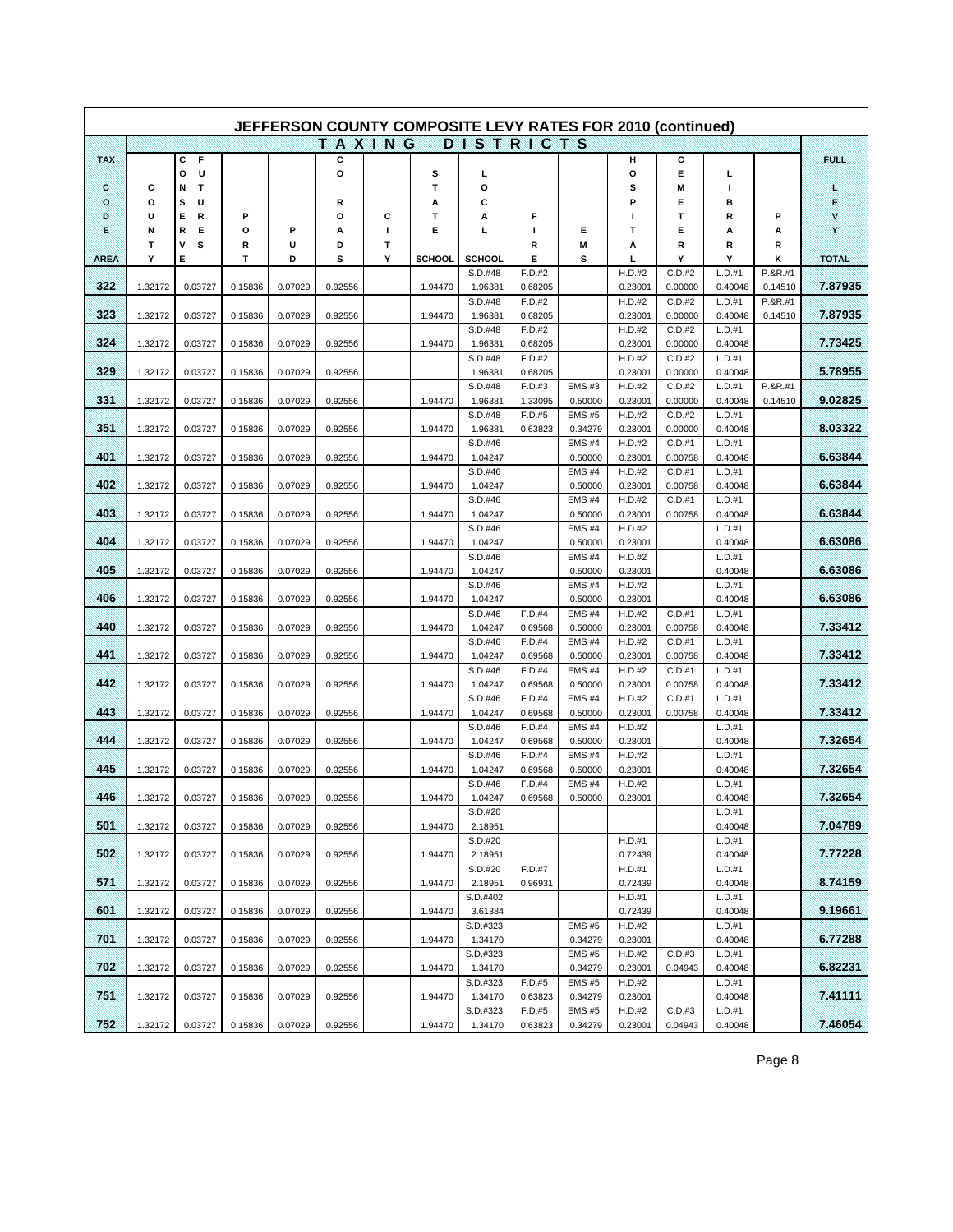|                 |         |                             |         |         |                  |         |         |                   | 2010 COMPOSITE LEVY RATES FOR REGULAR LEVIES ONLY (NON-VOTED EXCEPT E.M.S. & P.&R.#1) |                   |                   |                   |                    |               |                 | <b>COMBINED LEVY LIMITS</b> |                      |
|-----------------|---------|-----------------------------|---------|---------|------------------|---------|---------|-------------------|---------------------------------------------------------------------------------------|-------------------|-------------------|-------------------|--------------------|---------------|-----------------|-----------------------------|----------------------|
|                 |         |                             |         |         | TAXING DISTRICTS |         |         |                   |                                                                                       |                   |                   |                   |                    |               | STAT.           | <b>CONSTITUTIONAL</b>       |                      |
| <b>TAX</b>      |         | C F                         |         |         | c                |         |         |                   |                                                                                       | н                 | С                 |                   |                    | <b>SENIOR</b> | $5.90*$         |                             | $1\%**$              |
| ×.              | С       | o<br>U<br>$\mathbf{T}$<br>N |         |         | o                |         | s<br>T  |                   |                                                                                       | o<br>s            | Е<br>M            | г<br>ı            |                    | x             | г               | R.P.<br><b>RATIO</b>        | P.P.<br><b>RATIO</b> |
| o.              | o       | s<br>U                      |         |         | R                |         | А       |                   |                                                                                       | P                 | Е                 | в                 |                    | ×             | E               | 95.80%                      | 98.50%               |
| Ð               | U       | Е<br>R                      | P       |         | О                | С       | Т       | F                 |                                                                                       | п                 | T                 | R                 | Р                  | W             | v               |                             |                      |
| S               | Ν       | R<br>E                      | O       | P       | А                | I.      | Е       | т                 | Е                                                                                     | т                 | Е                 | А                 | А                  |               | Y               |                             |                      |
| <b>AREA</b>     | т<br>Υ  | ۷<br>s<br>Е                 | R<br>т  | U<br>D  | D<br>s           | т<br>Υ  | LEVY    | R<br>Е            | M<br>s                                                                                | А<br>г            | R<br>Υ            | R<br>Y            | R<br>κ             | <b>TOTAL</b>  | LIMIT<br>< 5.90 | LIMIT<br>< 10.00            | LIMIT<br>< 10.00     |
|                 |         |                             |         |         |                  |         |         |                   | <b>EMS CITY</b>                                                                       | H.D.#2            |                   |                   |                    |               |                 |                             |                      |
| 100             | 1.32172 | 0.03727                     | 0.15836 | 0.07029 |                  | 1.88200 | 1.94470 |                   | 0.27963                                                                               | 0.07558           |                   |                   |                    | 5.76955       | 3.27930         | 5.30818                     | 5.45779              |
| 101             | 1.32172 | 0.03727                     | 0.15836 | 0.07029 | 0.92556          |         | 1.94470 |                   |                                                                                       | H.D.#2<br>0.07558 |                   | L.D.#1<br>0.40048 |                    | 4.93396       | 2.72334         | 4.50769                     | 4.63473              |
|                 |         |                             |         |         |                  |         |         |                   | <b>EMS #1</b>                                                                         | H.D.#2            |                   | L.D.#1            |                    |               |                 |                             |                      |
| 102             | 1.32172 | 0.03727                     | 0.15836 | 0.07029 | 0.92556          |         | 1.94470 |                   | 0.32511                                                                               | 0.07558           |                   | 0.40048           |                    | 5.25907       | 2.72334         | 4.81914                     | 4.95496              |
|                 |         |                             |         |         |                  |         |         |                   | <b>EMS #5</b>                                                                         | H.D.#2            |                   | L.D.#1            |                    |               |                 |                             |                      |
| 103             | 1.32172 | 0.03727                     | 0.15836 | 0.07029 | 0.92556          |         | 1.94470 |                   | 0.34279<br><b>EMS #5</b>                                                              | 0.07558<br>H.D.#2 | C.D.#3            | 0.40048<br>L.D.#1 |                    | 5.27675       | 2.72334         | 4.83608                     | 4.97238              |
| 105             | 1.32172 | 0.03727                     | 0.15836 | 0.07029 | 0.92556          |         | 1.94470 |                   | 0.34279                                                                               | 0.07558           | 0.04943           | 0.40048           |                    | 5.32618       | 2.77277         | 4.88343                     | 5.02107              |
|                 |         |                             |         |         |                  |         |         | F.D.#1            | <b>EMS #1</b>                                                                         | H.D.#2            |                   | L.D.#1            |                    |               |                 |                             |                      |
| AW.             | 1.32172 | 0.03727                     | 0.15836 | 0.07029 | 0.92556          |         | 1.94470 | 0.57182<br>F.D.#5 | 0.32511<br><b>EMS #5</b>                                                              | 0.07558<br>H.D.#2 |                   | 0.40048<br>L.D.#1 |                    | 5.83089       | 3.29516         | 5.36695                     | 5.51821              |
| 151             | 1.32172 | 0.03727                     | 0.15836 | 0.07029 | 0.92556          |         | 1.94470 | 0.63823           | 0.34279                                                                               | 0.07558           |                   | 0.40048           |                    | 5.91498       | 3.36157         | 5.44750                     | 5.60104              |
|                 |         |                             |         |         |                  |         |         | F.D.#5            | <b>EMS#5</b>                                                                          | H.D.#2            | C.D.#3            | L.D.#1            |                    |               |                 |                             |                      |
| 152             | 1.32172 | 0.03727                     | 0.15836 | 0.07029 | 0.92556          |         | 1.94470 | 0.63823           | 0.34279                                                                               | 0.07558           | 0.04943           | 0.40048           |                    | 5.96441       | 3.41100         | 5.49486                     | 5.64972              |
| 201             | 1.32172 | 0.03727                     | 0.15836 | 0.07029 | 0.92556          |         | 1.94470 |                   |                                                                                       | H.D.#2<br>0.07558 |                   | L.D.#1<br>0.40048 |                    | 4.93396       | 2.72334         | 4.50769                     | 4.63473              |
|                 |         |                             |         |         |                  |         |         |                   | <b>EMS #1</b>                                                                         | H.D.#2            |                   | L.D.#1            |                    |               |                 |                             |                      |
| 202             | 1.32172 | 0.03727                     | 0.15836 | 0.07029 | 0.92556          |         | 1.94470 |                   | 0.32511                                                                               | 0.07558           |                   | 0.40048           |                    | 5.25907       | 2.72334         | 4.81914                     | 4.95496              |
| 203             | 1.32172 | 0.03727                     | 0.15836 | 0.07029 | 0.92556          |         | 1.94470 |                   | <b>EMS#3</b><br>0.50000                                                               | H.D.#2<br>0.07558 |                   | L.D.#1<br>0.40048 |                    | 5.43396       | 2.72334         | 4.98669                     | 5.12723              |
|                 |         |                             |         |         |                  |         |         |                   |                                                                                       | H.D.#2            |                   | L.D.#1            | P.&R.#1            |               |                 |                             |                      |
| 205             | 1.32172 | 0.03727                     | 0.15836 | 0.07029 | 0.92556          |         | 1.94470 |                   |                                                                                       | 0.07558           |                   | 0.40048           | 0.14510            | 5.07906       | 2.86844         | 4.64669                     | 4.77765              |
| 20              | 1.32172 | 0.03727                     | 0.15836 | 0.07029 | 0.92556          |         | 1.94470 | F.D.#1<br>0.57182 | <b>EMS#1</b><br>0.32511                                                               | H.D.#2<br>0.07558 |                   | L.D.#1<br>0.40048 |                    | 5.83089       | 3.29516         | 5.36695                     | 5.51821              |
|                 |         |                             |         |         |                  |         |         | F.D.#1            | <b>EMS #1</b>                                                                         | H.D.#2            |                   | L.D.#1            |                    |               |                 |                             |                      |
| 219             | 1.32172 | 0.03727                     | 0.15836 | 0.07029 | 0.92556          |         |         | 0.57182           | 0.32511                                                                               | 0.07558           |                   | 0.40048           |                    | 3.88619       | 3.29516         | 3.50392                     | 3.60268              |
| 221             |         |                             |         |         |                  |         |         | F.D.#2            |                                                                                       | H.D.#2            |                   | L.D.#1            |                    |               |                 |                             |                      |
|                 | 1.32172 | 0.03727                     | 0.15836 | 0.07029 | 0.92556          |         | 1.94470 | 0.68205<br>F.D.#2 |                                                                                       | 0.07558<br>H.D.#2 |                   | 0.40048<br>L.D.#1 | P.&R.#1            | 5.61601       | 3.40539         | 5.16109                     | 5.30655              |
| 222             | 1.32172 | 0.03727                     | 0.15836 | 0.07029 | 0.92556          |         | 1.94470 | 0.68205           |                                                                                       | 0.07558           |                   | 0.40048           | 0.14510            | 5.76111       | 3.55049         | 5.30010                     | 5.44947              |
|                 |         |                             |         |         |                  |         |         | F.D.#3            | <b>EMS #3</b>                                                                         | H.D.#2            |                   | L.D.#1            |                    |               |                 |                             |                      |
| 231             | 1.32172 | 0.03727                     | 0.15836 | 0.07029 | 0.92556          |         | 1.94470 | 1.33095<br>F.D.#3 | 0.50000<br><b>EMS #3</b>                                                              | 0.07558<br>H.D.#2 |                   | 0.40048<br>L.D.#1 |                    | 6.76491       | 4.05429         | 6.26174                     | 6.43822              |
| 232             | 1.32172 | 0.03727                     | 0.15836 | 0.07029 | 0.92556          |         | 1.94470 | 1.33095           | 0.50000                                                                               | 0.07558           |                   | 0.40048           |                    | 6.76491       | 4.05429         | 6.26174                     | 6.43822              |
|                 |         |                             |         |         |                  |         |         |                   |                                                                                       | H.D.#2            | C.D.#2            | L.D.#1            |                    |               |                 |                             |                      |
| 30 <sub>1</sub> | 1.32172 | 0.03727                     | 0.15836 | 0.07029 | 0.92556          |         | 1.94470 |                   |                                                                                       | 0.07558           | 0.00000           | 0.40048           |                    | 4.93396       | 2.72334         | 4.50769                     | 4.63473              |
| 302             | 1.32172 | 0.03727                     | 0.15836 | 0.07029 | 0.92556          |         | 1.94470 |                   |                                                                                       | H.D.#2<br>0.07558 | C.D.#2<br>0.00000 | L.D.#1<br>0.40048 | P.&R.#1<br>0.14510 | 5.07906       | 2.86844         | 4.64669                     | 4.77765              |
|                 |         |                             |         |         |                  |         |         |                   |                                                                                       | H.D.#2            | C.D.#2            | L.D.#1            |                    |               |                 |                             |                      |
| 303             | 1.32172 | 0.03727                     | 0.15836 | 0.07029 | 0.92556          |         | 1.94470 |                   |                                                                                       | 0.07558<br>H.D.#2 | 0.00000<br>C.D.#2 | 0.40048<br>L.D.#1 |                    | 4.93396       | 2.72334         | 4.50769                     | 4.63473              |
| 304             | 1.32172 | 0.03727                     | 0.15836 | 0.07029 | 0.92556          |         | 1.94470 |                   |                                                                                       | 0.07558           | 0.00000           | 0.40048           |                    | 4.93396       | 2.72334         | 4.50769                     | 4.63473              |
|                 |         |                             |         |         |                  |         |         |                   | <b>EMS#5</b>                                                                          | H.D.#2            | C.D.#2            | L.D.#1            |                    |               |                 |                             |                      |
| 305             | 1.32172 | 0.03727                     | 0.15836 | 0.07029 | 0.92556          |         | 1.94470 |                   | 0.34279                                                                               | 0.07558           | 0.00000           | 0.40048           |                    | 5.27675       | 2.72334         | 4.83608                     | 4.97238              |
| 306             | 1.32172 | 0.03727                     | 0.15836 | 0.07029 | 0.92556          |         | 1.94470 |                   | <b>EMS#3</b><br>0.50000                                                               | H.D.#2<br>0.07558 | C.D.#2<br>0.00000 | L.D.#1<br>0.40048 | P.&R.#1<br>0.14510 | 5.57906       | 2.86844         | 5.12569                     | 5.27015              |
|                 |         |                             |         |         |                  |         |         |                   |                                                                                       | H.D.#2            | C.D.#2            | L.D.#1            |                    |               |                 |                             |                      |
| 307             | 1.32172 | 0.03727                     | 0.15836 | 0.07029 | 0.92556          |         | 1.94470 |                   |                                                                                       | 0.07558           | 0.00000           | 0.40048           |                    | 4.93396       | 2.72334         | 4.50769                     | 4.63473              |
| 320             | 1.32172 | 0.03727                     | 0.15836 | 0.07029 | 0.92556          |         | 1.94470 | F.D.#2<br>0.68205 |                                                                                       | H.D.#2<br>0.07558 | C.D.#2<br>0.00000 | L.D.#1<br>0.40048 |                    | 5.61601       | 3.40539         | 5.16109                     | 5.30655              |
|                 |         |                             |         |         |                  |         |         | F.D.#2            |                                                                                       | H.D.#2            | C.D.#2            | L.D.#1            |                    |               |                 |                             |                      |
| 321             | 1.32172 | 0.03727                     | 0.15836 | 0.07029 | 0.92556          |         | 1.94470 | 0.68205           |                                                                                       | 0.07558           | 0.00000           | 0.40048           |                    | 5.61601       | 3.40539         | 5.16109                     | 5.30655              |
| 322             | 1.32172 | 0.03727                     | 0.15836 | 0.07029 | 0.92556          |         | 1.94470 | F.D.#2<br>0.68205 |                                                                                       | H.D.#2<br>0.07558 | C.D.#2<br>0.00000 | L.D.#1<br>0.40048 | P.&R.#1<br>0.14510 |               | 5.76111 3.55049 | 5.30010                     | 5.44947              |

\* 5.90 LIMIT DOES NOT INCLUDE PORT, P.U.D., STATE SCHOOLS, E.M.S.or CONSERVATION FUTURES

\*\* 1% LIMIT DOES NOT INCLUDE PORT, P.U.D..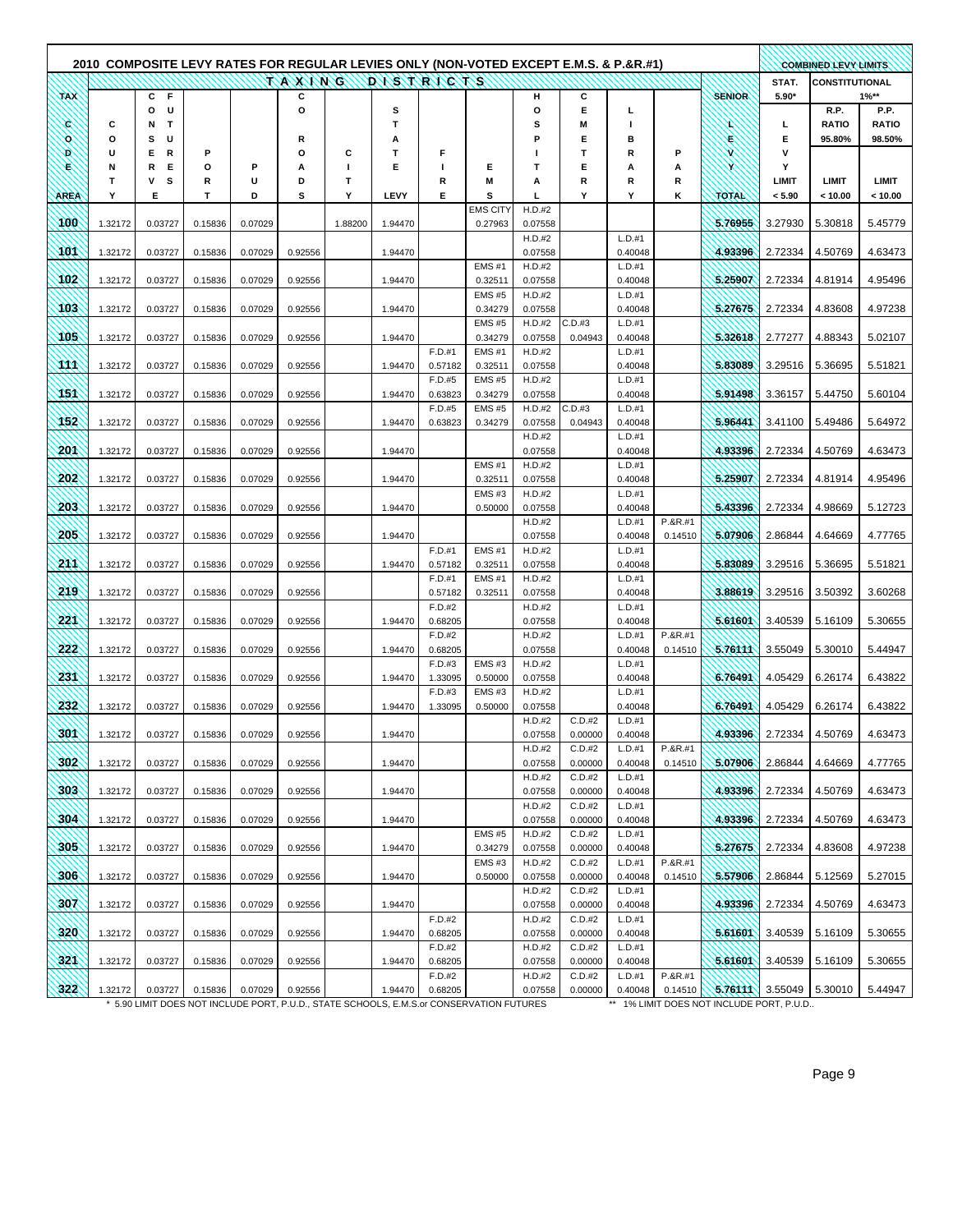|             |         |                        |         |         |               |        |               |                   |                              |                   |                   |                   |         | (composite LEVY RATES FOR REGULAR LEVIES ONLY (NON-VOTED EXCEPT E.M.S. & P.&R.#1) (continued) 2010 |                 |                       |                         |
|-------------|---------|------------------------|---------|---------|---------------|--------|---------------|-------------------|------------------------------|-------------------|-------------------|-------------------|---------|----------------------------------------------------------------------------------------------------|-----------------|-----------------------|-------------------------|
|             |         |                        |         |         | <b>SAKKAX</b> |        | DISTRICTS     |                   |                              |                   |                   |                   |         |                                                                                                    | STAT.           | <b>CONSTITUTIONAL</b> |                         |
| <b>TAX</b>  |         | C F<br>U               |         |         | С<br>o        |        |               |                   |                              | н                 | С<br>Е            |                   |         | <b>SENIOR</b>                                                                                      | $5.90*$         |                       | $1\%**$<br>P.P.         |
| ۰           | c       | о<br>$\mathbf{T}$<br>Ν |         |         |               |        | s<br>Т        |                   |                              | О<br>s            | M                 | г                 |         |                                                                                                    | L               | R.P.<br><b>RATIO</b>  | <b>RATIO</b>            |
| o           | $\circ$ | s<br>U                 |         |         | R             |        | Α             |                   |                              | Р                 | Е                 | в                 |         | ۴                                                                                                  | Е               | 95.80%                | 98.50%                  |
| D.          | U       | Е<br>R                 | P       |         | О             | С      | т             | F                 |                              | H                 | т                 | R                 | P       | x                                                                                                  | v               |                       |                         |
| R           | Ν       | R<br>E                 | О       | P       | А             | L      | E             | п                 | Е                            | т                 | Е                 | А                 | А       | ×                                                                                                  | Υ               |                       |                         |
| <b>AREA</b> | Т<br>Y  | v<br>s<br>Е            | R<br>T. | U<br>D  | D<br>s        | T<br>Υ | <b>SCHOOL</b> | R<br>Е            | M<br>s                       | А<br>ц            | R<br>Y            | R<br>Y            | R<br>κ  | TOTAL                                                                                              | LIMIT<br>< 5.90 | LIMIT<br>< 10.00      | <b>LIMIT</b><br>< 10.00 |
|             |         |                        |         |         |               |        |               | F.D.#2            |                              | H.D.#2            | C.D.#2            | L.D.#1            | P.&R.#1 |                                                                                                    |                 |                       |                         |
| 323         | 1.32172 | 0.03727                | 0.15836 | 0.07029 | 0.92556       |        | 1.94470       | 0.68205           |                              | 0.07558           | 0.00000           | 0.40048           | 0.14510 | 5.76111                                                                                            | 3.55049         | 5.30010               | 5.44947                 |
|             |         |                        |         |         |               |        |               | F.D.#2            |                              | H.D.#2            | C.D.#2            | L.D.#1            |         |                                                                                                    |                 |                       |                         |
| 324         | 1.32172 | 0.03727                | 0.15836 | 0.07029 | 0.92556       |        | 1.94470       | 0.68205<br>F.D.#2 |                              | 0.07558<br>H.D.#2 | 0.00000<br>C.D.#2 | 0.40048<br>L.D.#1 |         | 5.61601                                                                                            | 3.40539         | 5.16109               | 5.30655                 |
| 329         | 1.32172 | 0.03727                | 0.15836 | 0.07029 | 0.92556       |        |               | 0.68205           |                              | 0.07558           | 0.00000           | 0.40048           |         | 3.67131                                                                                            | 3.40539         | 3.29807               | 3.39102                 |
|             |         |                        |         |         |               |        |               | F.D.#3            | EMS#3                        | H.D.#2            | C.D.#2            | L.D.#1            | P.&R.#1 |                                                                                                    |                 |                       |                         |
| <b>331</b>  | 1.32172 | 0.03727                | 0.15836 | 0.07029 | 0.92556       |        | 1.94470       | 1.33095           | 0.50000                      | 0.07558           | 0.00000           | 0.40048           | 0.14510 | 6.91001                                                                                            | 4.19939         | 6.40074               | 6.58114                 |
|             |         |                        |         |         |               |        |               | F.D.#5            | <b>EMS#5</b>                 | H.D.#2            | C.D.#2            | L.D.#1            |         |                                                                                                    |                 |                       |                         |
| 351         | 1.32172 | 0.03727                | 0.15836 | 0.07029 | 0.92556       |        | 1.94470       | 0.63823           | 0.34279<br><b>EMS #4</b>     | 0.07558<br>H.D.#2 | 0.00000<br>C.D.#1 | 0.40048<br>L.D.#1 |         | 5.91498                                                                                            | 3.36157         | 5.44750               | 5.60104                 |
| 401         | 1.32172 | 0.03727                | 0.15836 | 0.07029 | 0.92556       |        | 1.94470       |                   | 0.50000                      | 0.07558           | 0.00758           | 0.40048           |         | 5.44154                                                                                            | 2.73092         | 4.99395               | 5.13470                 |
|             |         |                        |         |         |               |        |               |                   | <b>EMS #4</b>                | H.D.#2            | C.D.#1            | L.D.#1            |         |                                                                                                    |                 |                       |                         |
| 402         | 1.32172 | 0.03727                | 0.15836 | 0.07029 | 0.92556       |        | 1.94470       |                   | 0.50000                      | 0.07558           | 0.00758           | 0.40048           |         | 5.44154                                                                                            | 2.73092         | 4.99395               | 5.13470                 |
| 403         | 1.32172 | 0.03727                | 0.15836 | 0.07029 | 0.92556       |        | 1.94470       |                   | <b>EMS #4</b><br>0.50000     | H.D.#2<br>0.07558 | C.D.#1<br>0.00758 | L.D.#1<br>0.40048 |         | 5.44154                                                                                            | 2.73092         | 4.99395               | 5.13470                 |
|             |         |                        |         |         |               |        |               |                   | <b>EMS #4</b>                | H.D.#2            |                   | L.D.#1            |         |                                                                                                    |                 |                       |                         |
| 404         | 1.32172 | 0.03727                | 0.15836 | 0.07029 | 0.92556       |        | 1.94470       |                   | 0.50000                      | 0.07558           |                   | 0.40048           |         | 5.43396                                                                                            | 2.72334         | 4.98669               | 5.12723                 |
|             |         |                        |         |         |               |        |               |                   | <b>EMS #4</b>                | H.D.#2            |                   | L.D.#1            |         |                                                                                                    |                 |                       |                         |
| 405         | 1.32172 | 0.03727                | 0.15836 | 0.07029 | 0.92556       |        | 1.94470       |                   | 0.50000<br>EMS <sub>#4</sub> | 0.07558<br>H.D.#2 |                   | 0.40048<br>L.D.#1 |         | 5.43396                                                                                            | 2.72334         | 4.98669               | 5.12723                 |
| 406         | 1.32172 | 0.03727                | 0.15836 | 0.07029 | 0.92556       |        | 1.94470       |                   | 0.50000                      | 0.07558           |                   | 0.40048           |         | 5.43396                                                                                            | 2.72334         | 4.98669               | 5.12723                 |
|             |         |                        |         |         |               |        |               | F.D.#4            | EMS <sub>#4</sub>            | H.D.#2            | C.D.#1            | L.D.#1            |         |                                                                                                    |                 |                       |                         |
| 440         | 1.32172 | 0.03727                | 0.15836 | 0.07029 | 0.92556       |        | 1.94470       | 0.69568           | 0.50000                      | 0.07558           | 0.00758           | 0.40048           |         | 6.13722                                                                                            | 3.42660         | 5.66041               | 5.81994                 |
| 441         | 1.32172 | 0.03727                | 0.15836 | 0.07029 | 0.92556       |        | 1.94470       | F.D.#4<br>0.69568 | EMS <sub>#4</sub><br>0.50000 | H.D.#2<br>0.07558 | C.D.#1<br>0.00758 | L.D.#1<br>0.40048 |         | 6.13722                                                                                            | 3.42660         | 5.66041               | 5.81994                 |
|             |         |                        |         |         |               |        |               | F.D.#4            | <b>EMS #4</b>                | H.D.#2            | C.D.#1            | L.D.#1            |         |                                                                                                    |                 |                       |                         |
| 442         | 1.32172 | 0.03727                | 0.15836 | 0.07029 | 0.92556       |        | 1.94470       | 0.69568           | 0.50000                      | 0.07558           | 0.00758           | 0.40048           |         | 6.13722                                                                                            | 3.42660         | 5.66041               | 5.81994                 |
|             |         |                        |         |         |               |        |               | F.D.#4            | EMS <sub>#4</sub>            | H.D.#2            | C.D.#1            | L.D.#1            |         |                                                                                                    |                 |                       |                         |
| 443         | 1.32172 | 0.03727                | 0.15836 | 0.07029 | 0.92556       |        | 1.94470       | 0.69568<br>F.D.#4 | 0.50000<br>EMS <sub>#4</sub> | 0.07558<br>H.D.#2 | 0.00758           | 0.40048           |         | 6.13722                                                                                            | 3.42660         | 5.66041               | 5.81994                 |
| 444         | 1.32172 | 0.03727                | 0.15836 | 0.07029 | 0.92556       |        | 1.94470       | 0.69568           | 0.50000                      | 0.07558           |                   | L.D.#1<br>0.40048 |         | 6.12964                                                                                            | 3.41902         | 5.65315               | 5.81248                 |
|             |         |                        |         |         |               |        |               | F.D.#4            | <b>EMS #4</b>                | H.D.#2            |                   | L.D.#1            |         |                                                                                                    |                 |                       |                         |
| 445         | 1.32172 | 0.03727                | 0.15836 | 0.07029 | 0.92556       |        | 1.94470       | 0.69568           | 0.50000                      | 0.07558           |                   | 0.40048           |         | 6.12964                                                                                            | 3.41902         | 5.65315               | 5.81248                 |
| 446         |         |                        |         |         |               |        |               | F.D.#4            | <b>EMS #4</b>                | H.D.#2            |                   | L.D.#1            |         |                                                                                                    |                 |                       |                         |
|             | 1.32172 | 0.03727                | 0.15836 | 0.07029 | 0.92556       |        | 1.94470       | 0.69568           | 0.50000                      | 0.07558           |                   | 0.40048<br>L.D.#1 |         | 6.12964                                                                                            | 3.41902         | 5.65315               | 5.81248                 |
| 501         | 1.32172 | 0.03727                | 0.15836 | 0.07029 | 0.92556       |        | 1.94470       |                   |                              |                   |                   | 0.40048           |         | 4.85838                                                                                            | 2.64776         | 4.43528               | 4.56028                 |
|             |         |                        |         |         |               |        |               |                   |                              | H.D.#1            |                   | L.D.#1            |         |                                                                                                    |                 |                       |                         |
| 502         | 1.32172 | 0.03727                | 0.15836 | 0.07029 | 0.92556       |        | 1.94470       |                   |                              | 0.72439           |                   | 0.40048           |         | 5.58277                                                                                            | 3.37215         | 5.12925               | 5.27381                 |
| 371         | 1.32172 | 0.03727                | 0.15836 | 0.07029 | 0.92556       |        | 1.94470       | F.D.#7<br>0.96931 |                              | H.D.#1<br>0.72439 |                   | L.D.#1<br>0.40048 |         | 6.55208                                                                                            | 4.34146         | 6.05785               | 6.22858                 |
|             |         |                        |         |         |               |        |               |                   |                              | H.D.#1            |                   | L.D.#1            |         |                                                                                                    |                 |                       |                         |
| 601         | 1.32172 | 0.03727                | 0.15836 | 0.07029 | 0.92556       |        | 1.94470       |                   |                              | 0.72439           |                   | 0.40048           |         | 5.58277                                                                                            | 3.37215         | 5.12925               | 5.27381                 |
|             |         |                        |         |         |               |        |               |                   | <b>EMS#5</b>                 | H.D.#2            |                   | L.D.#1            |         |                                                                                                    |                 |                       |                         |
| 701         | 1.32172 | 0.03727                | 0.15836 | 0.07029 | 0.92556       |        | 1.94470       |                   | 0.34279<br><b>EMS #5</b>     | 0.07558<br>H.D.#2 | C.D.#3            | 0.40048<br>L.D.#1 |         | 5.27675                                                                                            | 2.72334         | 4.83608               | 4.97238                 |
| 702         | 1.32172 | 0.03727                | 0.15836 | 0.07029 | 0.92556       |        | 1.94470       |                   | 0.34279                      | 0.07558           | 0.04943           | 0.40048           |         | 5.32618                                                                                            | 2.77277         | 4.88343               | 5.02107                 |
|             |         |                        |         |         |               |        |               | F.D.#5            | <b>EMS #5</b>                | H.D.#2            |                   | L.D.#1            |         |                                                                                                    |                 |                       |                         |
| 751         | 1.32172 | 0.03727                | 0.15836 | 0.07029 | 0.92556       |        | 1.94470       | 0.63823           | 0.34279                      | 0.07558           |                   | 0.40048           |         | 5.91498                                                                                            | 3.36157         | 5.44750               | 5.60104                 |
| 752         | 1.32172 | 0.03727                |         | 0.07029 |               |        | 1.94470       | F.D.#5<br>0.63823 | <b>EMS #5</b><br>0.34279     | H.D.#2<br>0.07558 | C.D.#3            | L.D.#1<br>0.40048 |         | 5.96441                                                                                            | 3.41100         | 5.49486               | 5.64972                 |
|             |         |                        | 0.15836 |         | 0.92556       |        |               |                   |                              |                   | 0.04943           |                   |         |                                                                                                    |                 |                       |                         |

\* 5.90 LIMIT DOES NOT INCLUDE PORT, P.U.D., STATE SCHOOLS, E.M.S.or CONSERVATION FUTURES \*\* 1% LIMIT DOES NOT INCLUDE PORT, P.U.D..

 $\mathbf{r}$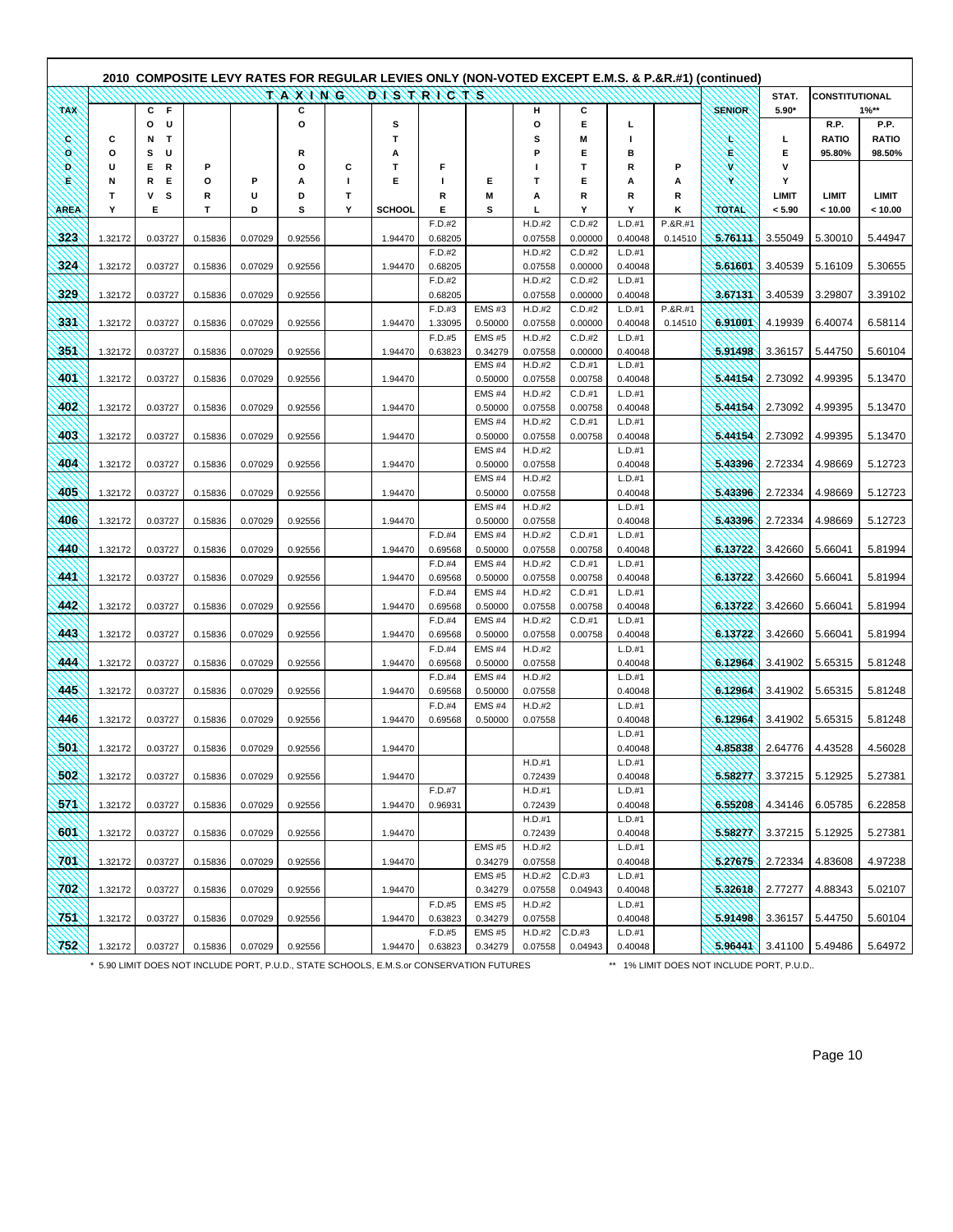| <b>TAXING</b>                                       |                                                        |                                  |
|-----------------------------------------------------|--------------------------------------------------------|----------------------------------|
|                                                     | <sup>1</sup> REAL/PERSONAL TIMBER LEVY RATE TAX AMOUNT |                                  |
|                                                     |                                                        |                                  |
|                                                     |                                                        |                                  |
|                                                     |                                                        |                                  |
| <b>DISTRICT</b><br><b>PROPERTY A.V. LETTLE A.V.</b> |                                                        | (/1000) REAL & PERSONAL   TIMBER |
|                                                     |                                                        |                                  |
|                                                     |                                                        |                                  |

# **STATE LEVY (SCHOOL):**

| 300<br>$\mathbf{A}$<br>. . | $\overline{\phantom{a}}$<br>$\mathbf{u}$<br>$^{\prime\prime}$ | $\sim$ $\sim$<br>501<br>$\overline{10}$<br>$\alpha$<br>ገሬ<br>\ I U<br>– د ۱⊖ |  |
|----------------------------|---------------------------------------------------------------|------------------------------------------------------------------------------|--|
|                            |                                                               |                                                                              |  |

#### **COUNTY:**

| <b>Current Expense</b>   | 5,400,135,602 |                     | .29979  | \$7,019,042.25 |              |
|--------------------------|---------------|---------------------|---------|----------------|--------------|
|                          |               | 110,527,961         |         |                | \$143,663.14 |
| Mental Health            | 5,400,135,602 |                     | 0.00728 | \$39,312.99    |              |
|                          |               | 110,527,961         |         |                | \$804.64     |
| Development Disabilities | 5,400,135,602 |                     | 0.00728 | \$39,312.99    |              |
|                          |               | 110,527,961         |         |                | \$804.64     |
| Veteran's Relief         | 5,400,135,602 |                     | 0.00737 | \$39,799.00    |              |
|                          |               | 110,527,961         |         |                | \$814.59     |
|                          |               | <b>COUNTY TOTAL</b> | 1821728 | \$7,137,467.23 | \$146,087.01 |

#### **COUNTY:**

| Conservation<br>Futures | .400.135<br>135.602 | .                                                 | 0.252<br>,.v., | \$201,263.05 | .  |
|-------------------------|---------------------|---------------------------------------------------|----------------|--------------|----|
|                         |                     | 961<br>$\overline{r}$<br>1 <sub>0</sub><br>$\sim$ |                |              | 1C |

#### **JEFFERSON COUNTY ROADS:**

| General   | 3,944,999,287 |                 | 0.74305 | $\overline{\phantom{a}}$<br>22 <sup>1</sup> |            |
|-----------|---------------|-----------------|---------|---------------------------------------------|------------|
|           |               | 110,527,961     |         |                                             | '.80       |
| Diversion | 3.944.999.287 |                 | 0.1825  | $\circ$<br>720.001                          |            |
|           |               | 110,527,961     |         |                                             |            |
|           |               | $\cos 10.92556$ |         |                                             | $\sqrt{2}$ |

#### **CITY OF PORT TOWNSEND:**

| General          | .                                                      | 7245 | - QQ |      |
|------------------|--------------------------------------------------------|------|------|------|
|                  |                                                        |      |      |      |
| Library LID Lift |                                                        | 5005 |      |      |
|                  |                                                        |      |      |      |
|                  | <b>Express and the community of the community</b><br>. | .    |      | - ሙድ |

#### **PORT OF PORT TOWNSEND:**

| $\sqrt{ }$<br>General | 135.602<br>400 |                                                | $\sim$<br>1.13836 | coss.<br>DO.                                                                                                                                                                                                                                                                                                                                                                                                                                                                                                                                                                                                                                                                                                                                                                                                                                                                                                                | .               |
|-----------------------|----------------|------------------------------------------------|-------------------|-----------------------------------------------------------------------------------------------------------------------------------------------------------------------------------------------------------------------------------------------------------------------------------------------------------------------------------------------------------------------------------------------------------------------------------------------------------------------------------------------------------------------------------------------------------------------------------------------------------------------------------------------------------------------------------------------------------------------------------------------------------------------------------------------------------------------------------------------------------------------------------------------------------------------------|-----------------|
|                       |                | 961<br>$\epsilon$<br>1 <sub>0</sub><br>$\cdot$ |                   | $\begin{minipage}{.4\linewidth} \begin{tabular}{l} \multicolumn{1}{l}{} & \multicolumn{1}{l}{} & \multicolumn{1}{l}{} \\ \multicolumn{1}{l}{} & \multicolumn{1}{l}{} & \multicolumn{1}{l}{} \\ \multicolumn{1}{l}{} & \multicolumn{1}{l}{} & \multicolumn{1}{l}{} \\ \multicolumn{1}{l}{} & \multicolumn{1}{l}{} & \multicolumn{1}{l}{} \\ \multicolumn{1}{l}{} & \multicolumn{1}{l}{} & \multicolumn{1}{l}{} \\ \multicolumn{1}{l}{} & \multicolumn{1}{l}{} & \multicolumn{1}{l}{} \\ \mult$<br>$\begin{minipage}[c]{0.03\textwidth} \centering \begin{tabular}[c]{@{}l@{}} \hline \textbf{1} & \textbf{2} & \textbf{3} & \textbf{4} & \textbf{5} & \textbf{6} & \textbf{7} & \textbf{8} & \textbf{9} & \textbf{10} & \textbf{10} & \textbf{10} & \textbf{10} & \textbf{10} & \textbf{10} & \textbf{10} & \textbf{10} & \textbf{10} & \textbf{10} & \textbf{10} & \textbf{10} & \textbf{10} & \textbf{10} & \textbf{10} &$ | 503<br>$\cdots$ |

# **P.U.D. NO. 1:**

| $\sqrt{2}$<br><b>C</b> eneral | 135.602<br>.400.135 | <u> 1999: 1999: 1999: 1999: 1999: 1999: 1999: 1999: 1999: 1999: 1999: 1999: 1999: 1999: 1999: 1999: 1999: 1999: 1</u> | 0.07029 | 70 <i>FAF FA</i> -<br>1270<br>ີ<br>'' ມາລາ<br>ື້ |      |
|-------------------------------|---------------------|-----------------------------------------------------------------------------------------------------------------------|---------|--------------------------------------------------|------|
|                               |                     | $\sim$<br>1.961<br>10.1                                                                                               |         |                                                  | 7691 |

# **LIBRARY DISTRICT #1:**

| General | 999.287<br>Q/A                                                                                                | A CONSTRUCTION CONTINUES IN A CONSTRUCTION OF A CONSTRUCTION OF A CONSTRUCTION OF A CONSTRUCTION OF A CONSTRUCT<br>and a series of the | 40048 | 8033<br>570<br><b>11</b><br>ב. 1 פ<br>ັ້ | a de casa de casa de casa de casa de casa de casa de casa de casa de casa de casa de casa de casa de casa de<br>As desde casa de casa de casa de casa de casa de casa de casa de casa de casa de casa de casa de casa de casa |
|---------|---------------------------------------------------------------------------------------------------------------|----------------------------------------------------------------------------------------------------------------------------------------|-------|------------------------------------------|-------------------------------------------------------------------------------------------------------------------------------------------------------------------------------------------------------------------------------|
|         | e in proposition de la comparativa de la comparativa de la constitució de la constitució de la constitució de | 7.961<br>$\sim$<br>10.                                                                                                                 |       |                                          | \$44<br>764<br>$\cdots$                                                                                                                                                                                                       |

# **HOSPITAL DISTRICTS:**

| <b>HOSPITAL DISTRICT #1:</b> |               |            |         |              |             |
|------------------------------|---------------|------------|---------|--------------|-------------|
| General                      | 29,215,910    |            | 0.72439 | \$21,163.71  |             |
|                              |               | 60,556,266 |         |              | \$43,866.35 |
| <b>HOSPITAL DISTRICT #2:</b> |               |            |         |              |             |
| General                      | 5,370,667,937 |            | 0.02852 | \$153,171.45 |             |
|                              |               | 41,136,157 |         |              | \$1,173.20  |
| Admin. Bond                  | 5,370,667,937 |            | 0.04706 | \$252,743.63 |             |
|                              |               | 41,136,157 |         |              | \$1,935.87  |
| 1993 Voted Bond              | 5,300,962,135 |            | 0.15443 | \$818,627.58 |             |
|                              |               | 41,136,157 |         |              | \$6,352.66  |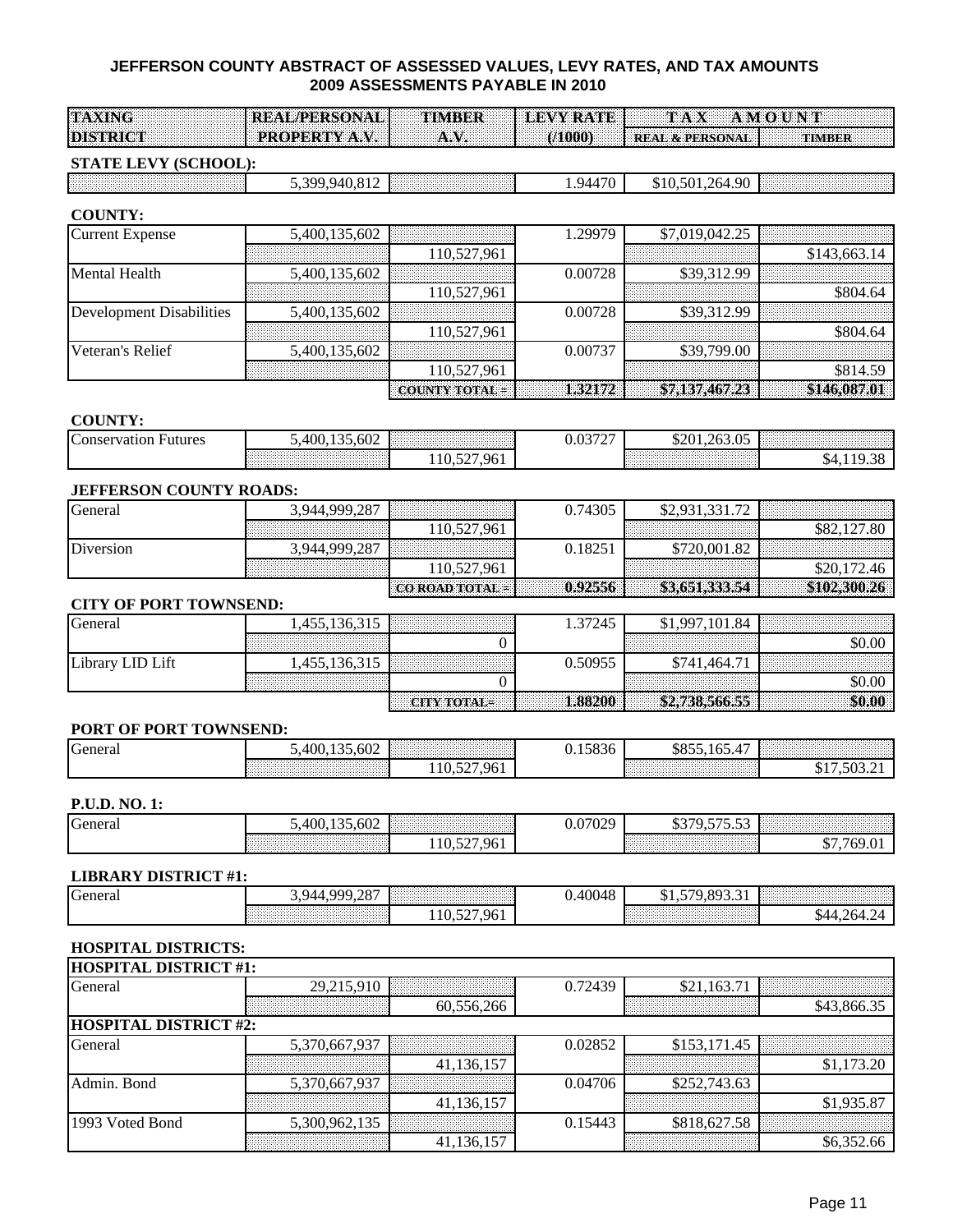| <b>TAXING</b>                          | <b>REAL/PERSONAL</b>                             | <b>TIMBER</b> | <b>LEVY RATE</b> | TAX AMOUNT                 |               |
|----------------------------------------|--------------------------------------------------|---------------|------------------|----------------------------|---------------|
| <b>DISTRICT</b>                        | PROPERTY A.V.                                    | $A.V.$ *      | (1000)           | <b>REAL &amp; PERSONAL</b> | <b>TIMBER</b> |
|                                        |                                                  |               |                  |                            |               |
| <b>LOCAL SCHOOLS:</b>                  |                                                  |               |                  |                            |               |
|                                        |                                                  |               |                  |                            |               |
|                                        | <b>SCHOOL DISTRICT #20 (Queets-Clearwater):</b>  |               |                  |                            |               |
| M & O                                  | 11,385,320                                       |               | 2.18951          | \$24,928.27                |               |
|                                        |                                                  | 22,868,996    |                  |                            | \$50,071.90   |
|                                        |                                                  |               |                  |                            |               |
| <b>SCHOOL DISTRICT #46 (Brinnon):</b>  |                                                  |               |                  |                            |               |
| M & O                                  | 261,980,270                                      |               | 1.04247          | \$273,106.57               |               |
|                                        |                                                  | 5,855,771     |                  |                            | \$6,104.47    |
| <b>SCHOOL DISTRICT #48 (Quilcene):</b> |                                                  |               |                  |                            |               |
| 1998 Bond                              | 330,226,370                                      |               | 0.55284          | \$182,562.35               |               |
|                                        |                                                  | 13,452,364    |                  |                            | \$7,437.00    |
| M & O                                  | 330,226,370                                      |               | 1.41097          | \$465,939.50               |               |
|                                        |                                                  | 6,726,182     |                  |                            | \$9,490.44    |
|                                        |                                                  |               |                  |                            |               |
|                                        | <b>SCHOOL DISTRICT #49 (Chimacum):</b>           |               |                  |                            |               |
| $1997$ Bond                            | 2,131,182,995                                    |               | 0.66525          | \$1,417,769.49             |               |
|                                        |                                                  | 10,885,827    |                  |                            | \$7,241.80    |
| M & O                                  | 2,131,182,995                                    |               | 0.95441          | \$2,034,022.36             |               |
|                                        |                                                  | 5,442,914     |                  |                            | \$5,194.77    |
|                                        |                                                  |               |                  |                            |               |
|                                        | <b>SCHOOL DISTRICT #50 (Port Townsend):</b>      |               |                  |                            |               |
| 1992 Bond                              | 2,505,814,050                                    |               | 0.71693          | \$1,796,493.27             |               |
|                                        |                                                  | 4,884,854     |                  |                            | \$3,502.10    |
| M & O                                  | 2,505,814,050                                    |               | 1.14148          | \$2,860,336.62             |               |
|                                        |                                                  | 2,442,427     |                  |                            | \$2,787.98    |
|                                        |                                                  |               |                  |                            |               |
| SCHOOL DISTRICT #323 (Sequim):         |                                                  |               |                  |                            |               |
| 1996 Bond                              | 71,758,450                                       |               | 0.56936          | \$40,856.39                |               |
|                                        |                                                  | 201,284       |                  |                            | \$114.60      |
| M & O                                  | 71,758,450                                       |               | 0.77234          | \$55,421.92                |               |
|                                        |                                                  | 233,324       |                  |                            | \$180.21      |
|                                        | <b>SCHOOL DISTRICT #402 (Quillayute Valley):</b> |               |                  |                            |               |
| 1998 Bond                              | 18,013,545                                       |               | 2.31415          | \$41,686.05                |               |
|                                        |                                                  | 23,654,096    |                  |                            | \$54,739.13   |
| M & O                                  | 18,013,545                                       |               | 1.29969          | \$23,412.02                |               |
|                                        |                                                  | 11,827,048    |                  |                            | \$15,371.50   |
|                                        |                                                  |               |                  |                            |               |

\* For school M & O levies, only 1/2 of the bond timber A.V. is used.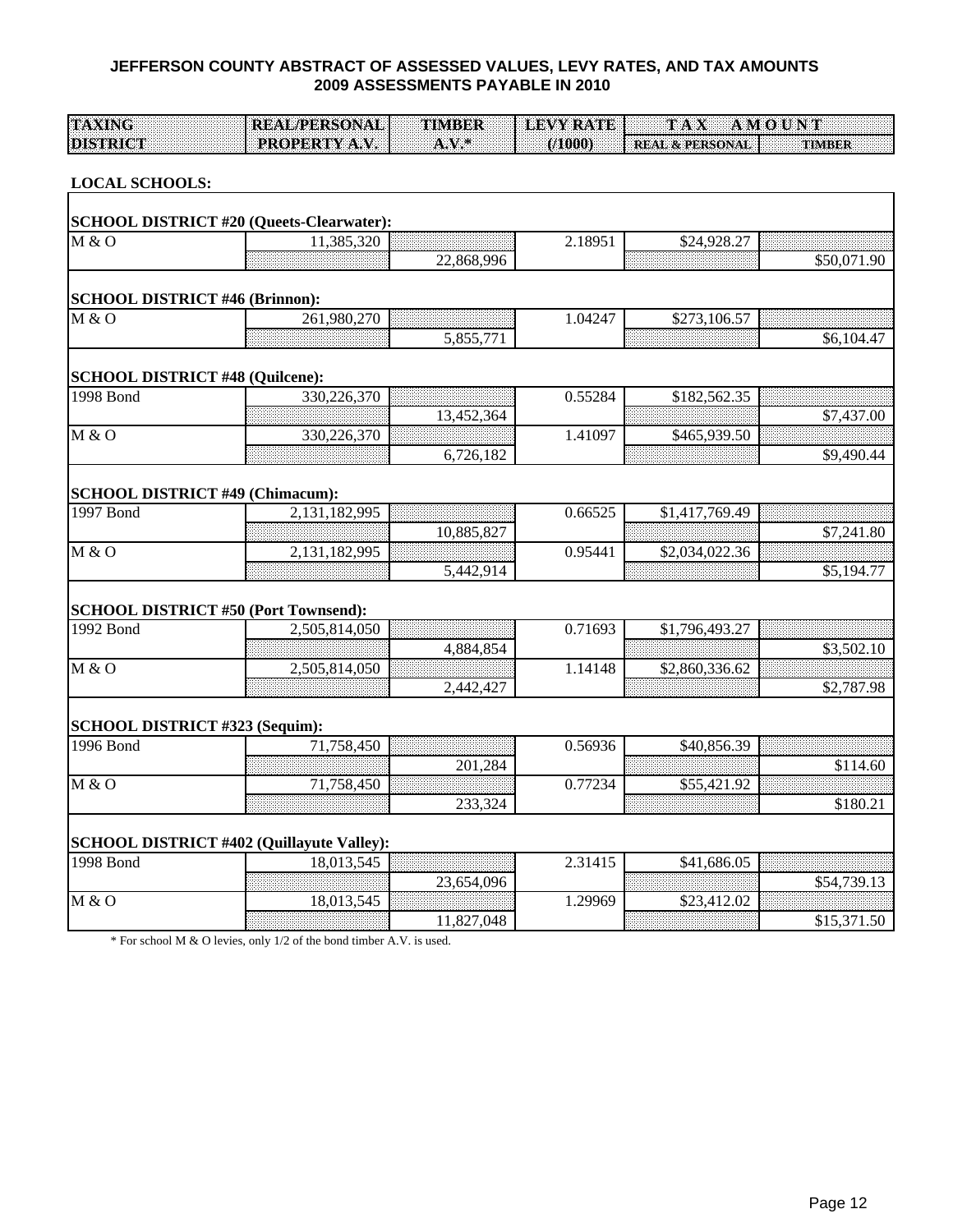| <b>TAXING</b>   | <b>TREAL/PERSONAL TIMBER LEVY RATE TAX AMOUNT</b> |                                                                          |
|-----------------|---------------------------------------------------|--------------------------------------------------------------------------|
|                 |                                                   |                                                                          |
|                 |                                                   |                                                                          |
|                 |                                                   |                                                                          |
|                 |                                                   |                                                                          |
|                 |                                                   |                                                                          |
|                 |                                                   |                                                                          |
|                 |                                                   |                                                                          |
| <b>DISTRICT</b> |                                                   | <b>F PROPERTY A.V. A.V. 1</b> (1000) <b>REAL &amp; PERSONAL   TIMBER</b> |
|                 |                                                   |                                                                          |
|                 |                                                   |                                                                          |
|                 |                                                   |                                                                          |

#### **FIRE DISTRICTS:**

| <b>FIRE DISTRICT #1:</b> |               |           |         |                |            |
|--------------------------|---------------|-----------|---------|----------------|------------|
| General                  | 1,828,252,442 |           | 0.57182 | \$1,045,431.31 |            |
|                          |               | 846,666   |         |                | \$484.14   |
| <b>FIRE DISTRICT #2:</b> |               |           |         |                |            |
| General                  | 343,369,045   |           | 0.68205 | \$234,194.86   |            |
|                          |               | 3,879,547 |         |                | \$2,646.05 |
| <b>FIRE DISTRICT #3:</b> |               |           |         |                |            |
| General                  | 1,261,340,805 |           | 1.33095 | \$1,678,781.54 |            |
|                          |               | 1,859,195 |         |                | \$2,474.50 |
| <b>FIRE DISTRICT #4:</b> |               |           |         |                |            |
| General                  | 264,050,880   |           | 0.69568 | \$183,694.92   |            |
|                          |               | 8,617,556 |         |                | \$5,995.06 |
|                          |               |           |         | \$0.00         |            |
|                          |               |           |         |                |            |
| <b>FIRE DISTRICT #5:</b> |               |           |         |                |            |
| General                  | 162,719,650   |           | 0.63823 | \$103,852.56   |            |
|                          |               | 1,088,299 |         |                | \$694.59   |
| <b>FIRE DISTRICT #7:</b> |               |           |         |                |            |
| General                  | 1,574,455     |           | 0.96931 | \$1,526.13     |            |
|                          |               | 3,690     |         |                | \$3.58     |

# **EMERGENCY MEDICAL SERVICES:**

| CITY OF P.T. E.M.S.: |               |           |         |              |            |
|----------------------|---------------|-----------|---------|--------------|------------|
| General              | 1,455,136,315 |           | 0.27963 | \$406,899.77 |            |
|                      |               |           |         |              | \$0.00     |
| FIRE DIST #1 E.M.S.: |               |           |         |              |            |
| General              | 1,830,955,557 |           | 0.32511 | \$595,261.96 |            |
|                      |               | 3,102,307 |         |              | \$1,008.59 |
| FIRE DIST #3 E.M.S.: |               |           |         |              |            |
| General              | 1,262,932,910 |           | 0.50000 | \$631,466.46 |            |
|                      |               | 5,765,394 |         |              | \$2,882.70 |
| FIRE DIST #4 E.M.S.: |               |           |         |              |            |
| General              | 265,264,990   |           | 0.50000 | \$132,632.50 |            |
|                      |               | 8,343,754 |         |              | \$4,171.88 |
| FIRE DIST #5 E.M.S.: |               |           |         |              |            |
|                      | 165,660,030   |           | 0.34279 | \$56,786.60  |            |
|                      |               | 5,522,092 |         |              | \$1,892.92 |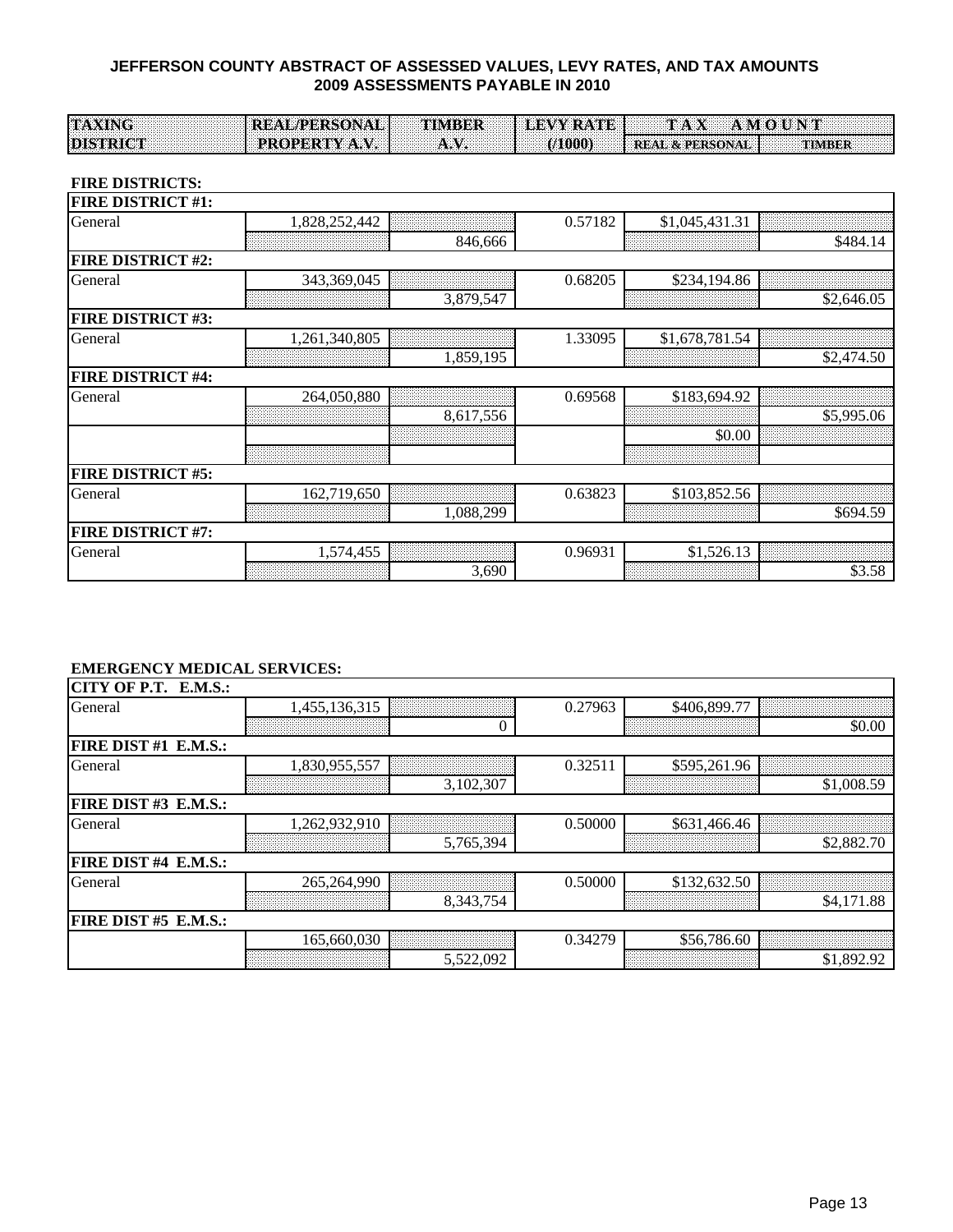| <b>TAXING</b><br>REAL/PERSONAL TIMBER LEVY RATE TAX AMOUNT                                                                                          |  |
|-----------------------------------------------------------------------------------------------------------------------------------------------------|--|
|                                                                                                                                                     |  |
|                                                                                                                                                     |  |
|                                                                                                                                                     |  |
| $\mathbb{E}[\text{PROPERTIES } \mathbf{I} \mathbf{X}, \mathbf{V}]$ A.V. $\mathbb{E}[\text{O}(1000) \leq \mathbb{E}[\text{REAL } \mathbf{A}]$ TIMBER |  |
| <b>DISTRICT</b>                                                                                                                                     |  |
|                                                                                                                                                     |  |
|                                                                                                                                                     |  |
|                                                                                                                                                     |  |
|                                                                                                                                                     |  |
|                                                                                                                                                     |  |

#### **CEMETERY DISTRICTS:**

| <b>CEMETERY DISTRICT #1:</b> |                              |            |         |            |         |  |  |  |  |  |
|------------------------------|------------------------------|------------|---------|------------|---------|--|--|--|--|--|
| General                      | 263,903,375                  |            | 0.00758 | \$2,000.39 |         |  |  |  |  |  |
|                              |                              | 3,326,603  |         |            | \$25.22 |  |  |  |  |  |
| <b>CEMETERY DISTRICT #2:</b> |                              |            |         |            |         |  |  |  |  |  |
| General                      | 333, 104, 710                |            | 0.00000 | \$0.00     |         |  |  |  |  |  |
|                              |                              | 13,452,364 |         |            |         |  |  |  |  |  |
|                              | <b>CEMETERY DISTRICT #3:</b> |            |         |            |         |  |  |  |  |  |
| General                      | 78.894.805                   |            | 0.04943 | \$3,899.77 |         |  |  |  |  |  |
|                              |                              | 257,076    |         |            |         |  |  |  |  |  |

#### **PARK & RECREATION DISTRICT #1:**

| $\sim$<br>AYU<br>Operating | 245<br>--<br>102.301.2 | .<br><b>CONTRACTOR</b><br>.<br>.<br>.                | V. 14J<br>′ ⊥ ∪ | $\bigcap$<br>003<br>$\Omega$<br>. بران کاف<br>. |      |
|----------------------------|------------------------|------------------------------------------------------|-----------------|-------------------------------------------------|------|
|                            |                        | 620<br>204<br>$J \cdot L \cup T \cdot \cup L$<br>. . |                 | .<br>. <b>.</b>                                 | 540. |

#### **FLOOD ZONES:**

| <b>FLOOD ZONE #1 (Dosewallips River watershed):</b>     |                                                                |                |  |  |  |  |  |  |  |  |  |  |
|---------------------------------------------------------|----------------------------------------------------------------|----------------|--|--|--|--|--|--|--|--|--|--|
| General                                                 | <u> Maria Maria Maria Maria Maria Maria Maria Mondo de Ant</u> | NO LEV         |  |  |  |  |  |  |  |  |  |  |
| <b>FLOOD ZONE #2 (Big Q)</b>                            |                                                                |                |  |  |  |  |  |  |  |  |  |  |
| General                                                 | 23,010,795                                                     | NO LEVY        |  |  |  |  |  |  |  |  |  |  |
| <b>FLOOD ZONE #3 (Little Quilcene River watershed):</b> |                                                                |                |  |  |  |  |  |  |  |  |  |  |
| beneral                                                 |                                                                | <b>NO LEVY</b> |  |  |  |  |  |  |  |  |  |  |

# **WATER DISTRICTS:**

| <b>WATER DISTRICT #1:</b>  |                                                                       |         |                                                                                                                         |
|----------------------------|-----------------------------------------------------------------------|---------|-------------------------------------------------------------------------------------------------------------------------|
| General                    | 27,173<br>، بے د                                                      | NO LEV. | 0.00                                                                                                                    |
| <b>IWATER DISTRICT #2:</b> |                                                                       |         |                                                                                                                         |
| General                    | 162616162626261616262626261626262626162616261626162616261626          | NO LEV  | 0.00                                                                                                                    |
| <b>WATER DISTRICT #3:</b>  |                                                                       |         |                                                                                                                         |
| General                    | 7,341,265<br><b>DESCRIPTIONS IN AN ARRANGEMENT OF A REAL PROPERTY</b> | NO LEVY | 0.00<br>The contract of the contract of the contract of the contract of the contract of the contract of the contract of |

#### **STATE FOREST PROTECTION ASSESSMENT (FIRE PATROL):**

| <b>ALL PARCELS</b> (covers up to 50 acres per parcel): |            |                |       |              |  |  |  |  |  |  |  |  |  |
|--------------------------------------------------------|------------|----------------|-------|--------------|--|--|--|--|--|--|--|--|--|
| Parcel count:                                          | 2,750      | Rate /parcel:  | '7.90 | \$228,225.00 |  |  |  |  |  |  |  |  |  |
| <b>ACRES EXCEEDING 50 AC/PARCEL:</b>                   |            |                |       |              |  |  |  |  |  |  |  |  |  |
| Acreage count:                                         | 120.218.20 | Rate /acre:    | 0.31  | \$37,267.64  |  |  |  |  |  |  |  |  |  |
|                                                        |            | $F.P. TOTAL =$ |       | \$265.492.64 |  |  |  |  |  |  |  |  |  |